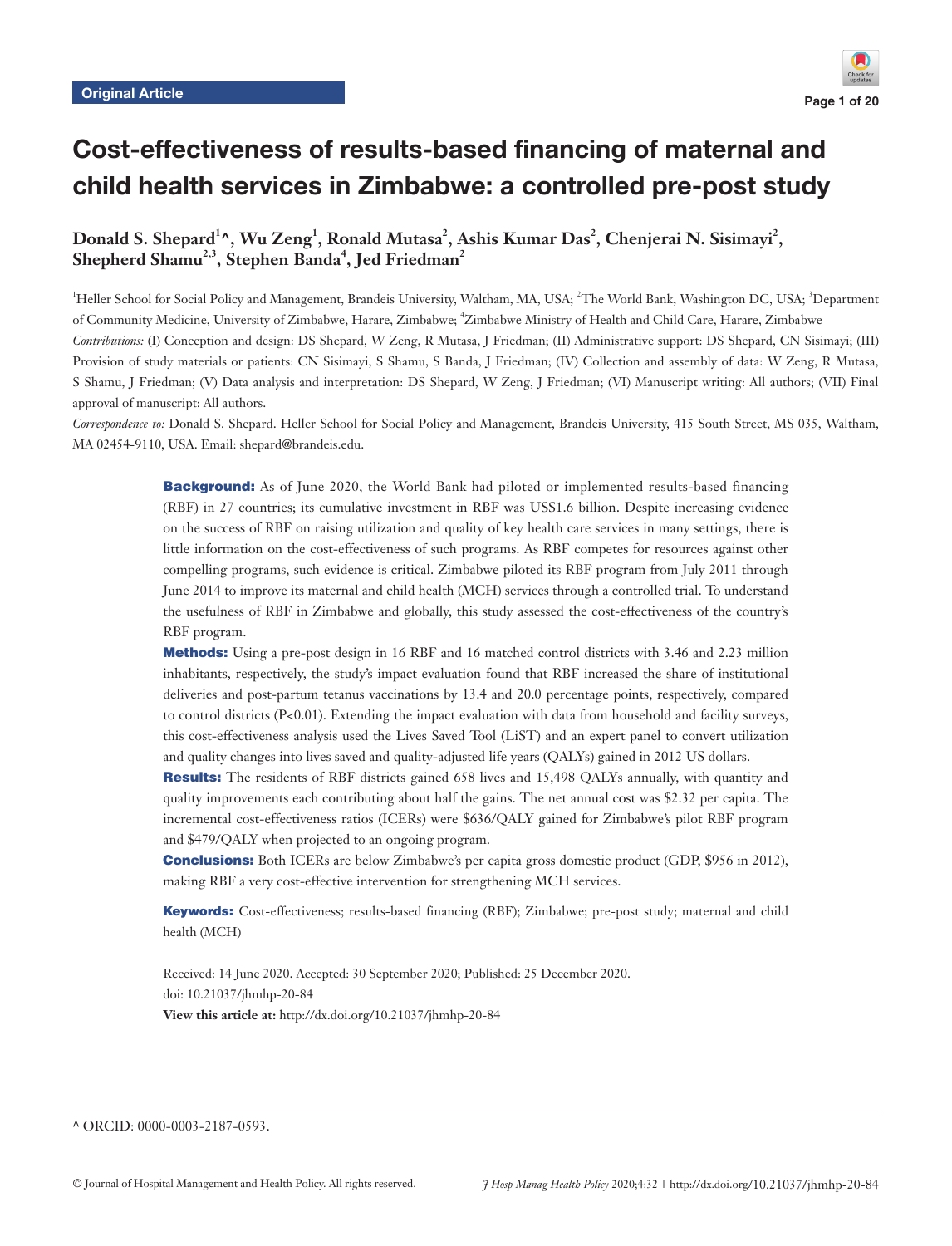#### **Page 2 of 20 Journal of Hospital Management and Health Policy, 2020**

# Introduction

Once known for its high achievement of health outcomes in Sub-Saharan Africa between 1990 and 1995, Zimbabwe's health sector declined in performance and coverage of health services during the decade between 2000 and 2010. Fluctuations in Zimbabwe's economy since 2000 similarly affected the health status of its population. The maternal mortality ratio (MMR) declined from 695 deaths per 100,000 live births in 1999 to 555 in 2005, but then peaked at 960 in 2010–2011 (1). Although maternal and child health (MCH) indicators showed some subsequent signs of improvement, MMR still remained far short of the Millennium Development Goal (MDG) target of 174 deaths per 100,000 live births. The high MMR in 2010-11 was also accompanied by the high under-five [84] and infant [57] mortality rates per 1,000 live births in the country  $(1)$ .

These high pre-2012 rates were likely due to low coverage and quality of key MCH services. According to the Demographic and Health Survey (DHS) in 2010–2011, skilled birth attendance was only 66.2% of deliveries and only 64.8% of pregnant women received four or more antenatal visits. Following delivery, only 27.1% of women received postnatal care in 2010 (2). Mothers with no formal education were further disadvantaged, with only 38% births with skilled attendants, compared to 95% for mothers with more than secondary education. Similar disparities existed across economic strata, with skilled birth attendance of 47.5% in the poorest wealth quintile versus 90.6% in the wealthiest quintile. Financial barriers were regarded as one of the major reasons for not being able to access health care, followed by the distance to health facilities (1).

To some extent, low government health expenditures contributed to these problems. Zimbabwe devoted only 8% of central government expenditure on health in 2011 and 10% in 2012 (2,3). The country faced financial constraints, which forced many poor households to forego necessary health care. The quality of Zimbabwe's health services also presented challenges (1,4). Problems included understaffing and lack of up-to-date clinical knowledge and skills for providers. To address these problems, the Government of Zimbabwe pre-piloted a results-based financing (RBF) program in 2011 and initiated a full pilot with evaluation in 2012 through the World Bank's Health Sector Development Support Project (5).

Since 2006, the number of countries or organizations piloting or scaling up RBF approaches has increased steadily. As of June 2020, the Zimbabwe RBF program was one of 27 implemented or piloted in low- and middle-income countries (LMICs) supported by US\$1.6 billion from the Health Results Innovation Trust Fund (managed by the World Bank) and International Development Agency. RBF impact evaluations were publicly reported for 24 countries (6). Beginning with a seminal study from Rwanda (7), several country studies (8-10) and reviews (11-16) of RBF in LMICs have been reported in the scientific literature. While results vary by indicator and setting, the plurality are favorable, several neutral, and only one adverse (17).

Reviewers have pointed out, however, that even if RBF works, the resources spent measuring and rewarding performance detract from those available for service provision (7). Cost-effectiveness analyses of RBF in other countries (e.g., Haiti and Zambia) found RBF generally cost-effective (10,18). A further question concerns separating the value of additional resources provided to health facilities from their intended conditionality on performance. The Zimbabwe program, like previous RBF programs in Rwanda and Zambia, had a comparison arm with "input-based" financing. Beginning in month 6 and continuing through the remainder of the 27-month study period, these facilities received funding through the UNICEF-operated Health Transitions Fund (HTF) on behalf of several donors. HTF payments, which were not tied to performance, were equivalent to the average for RBF facilities. User fees were removed in both RBF and control facilities.

Thus, this Zimbabwe cost-effectiveness evaluation mainly examines the pure incentive effect of RBF, separate from the additional resources that accompany it. Additionally, this study also helps examine the sustainability of RBF programs in a resource-limited setting. Its designers chose the 27-month period as long enough to separate start up from ongoing activities and impact maternal-child health outcomes, but short enough to provide timely results.

Finally, both the public and international partners had seen waning confidence in institutions due to Zimbabwe's previous hyperinflation, defaults on international obligations, economic decline, and massive unemployment. This context thus tests RBF in an extremely challenging environment. This study seeks to inform decisions about RBF not only for Zimbabwe, but in applications worldwide. We present the following article in accordance with the CHEERS reporting checklist (available at [http://dx.doi.](http://dx.doi.org/10.21037/jhmhp-20-84) [org/10.21037/jhmhp-20-84\)](http://dx.doi.org/10.21037/jhmhp-20-84).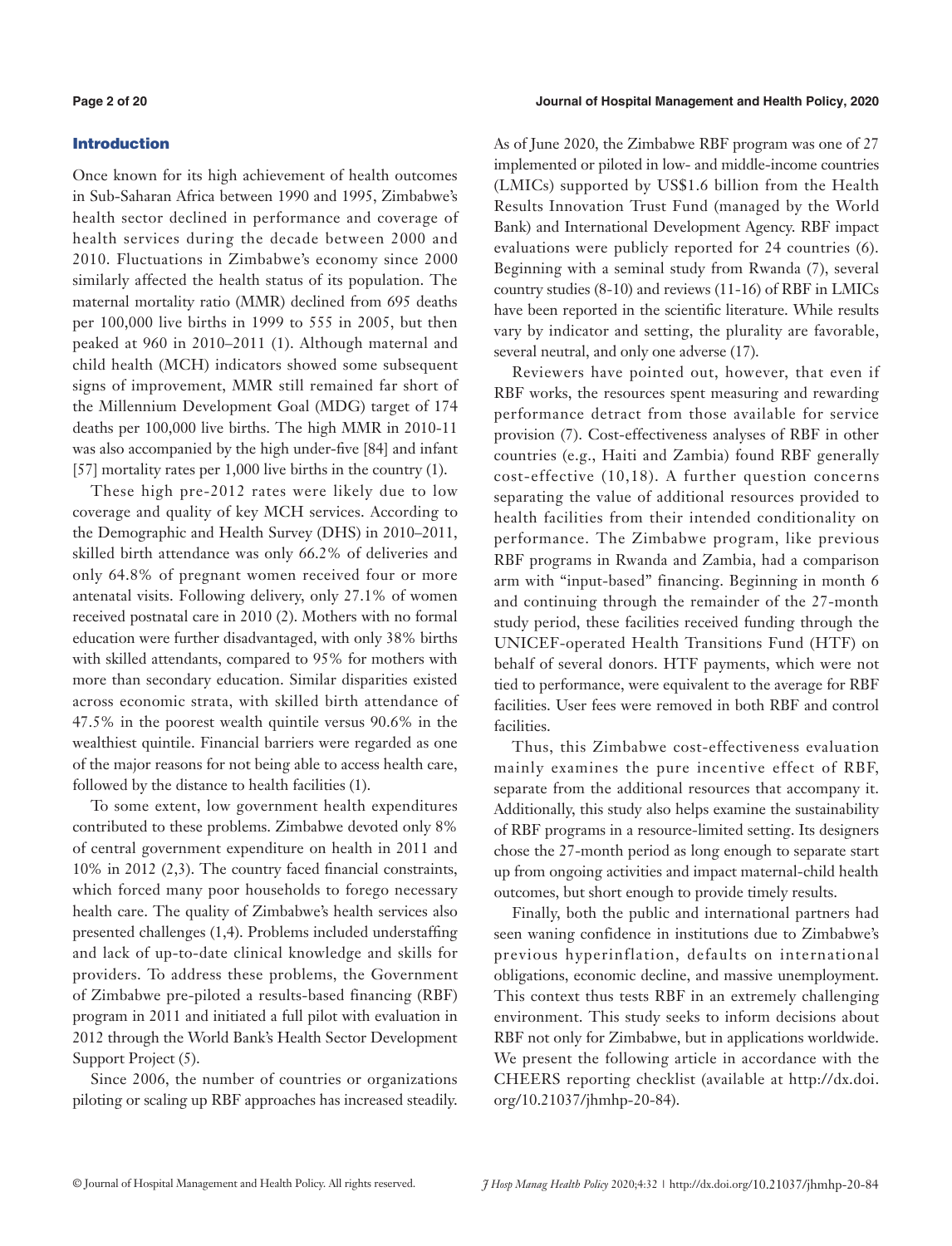#### **Journal of Hospital Management and Health Policy, 2020 Page 3 of 20**



**Figure 1** Schema for this study. DALY, disability-adjusted life year; QALY, quality-adjusted life year.

### **Methods**

### *Research design*

The cost-effectiveness analysis followed a published protocol building on the impact evaluation of the RBF program (19) combining multiple sources of data (see *Figure 1*). The impact evaluation of Zimbabwe's RBF program used a quasi-experimental research design to evaluate the program's impact on utilization of key health services (20). The impact evaluation involved 32 districts in 16 representative pairs. To create these 16 pairs, first a principal components analysis was performed on all districts in the eligible provinces based on geographical accessibility, type of health facility, size of the catchment population, proportion of health facility staff in position, presence of key staff (e.g., District Medical Officer or District Health Officer), and historical utilization rates of key maternal child health services (antenatal and postnatal care, vaccinations, and institutional delivery).

Next, two districts from the upper quintile and two from the lower quintile in each province were randomly chosen. The Zimbabwe Ministry of Health and Child Care (MOHCC) then purposively selected one district in each pair to receive the RBF program, with the other district in each pair serving as a control district. The selection

may have been an attempt to assign districts to RBF that the MOHCC felt needed more resources, as the RBF districts had 30% of households in Zimbabwe's lowest wealth quintile compared to 23% in control districts (20). The baseline was built on the DHS survey, and thus it had benefit of decades of previous surveys with similar methodology across dozens of countries.

Consistent with impact evaluations in other RBF programs, both baseline and endline surveys interviewed substantial numbers of households (1,610 households in baseline and 1,830 in endline). The difference-indifferences (DID) analysis, described below, controls for any differences in baseline levels between intervention and control districts. Altogether, the RBF and control districts contained 3.46 and 2.23 million people, respectively. Health facilities in the RBF group received incentives tied to performance on MCH care (quantity and quality of service delivery). Health facilities in the control districts received fixed subsidies unrelated to performance.

#### *Quantity incentives*

The quantity incentives were calculated as the sum of the products of the verified numbers of 17 target MCH services times the unit cost of each service set by the RBF program.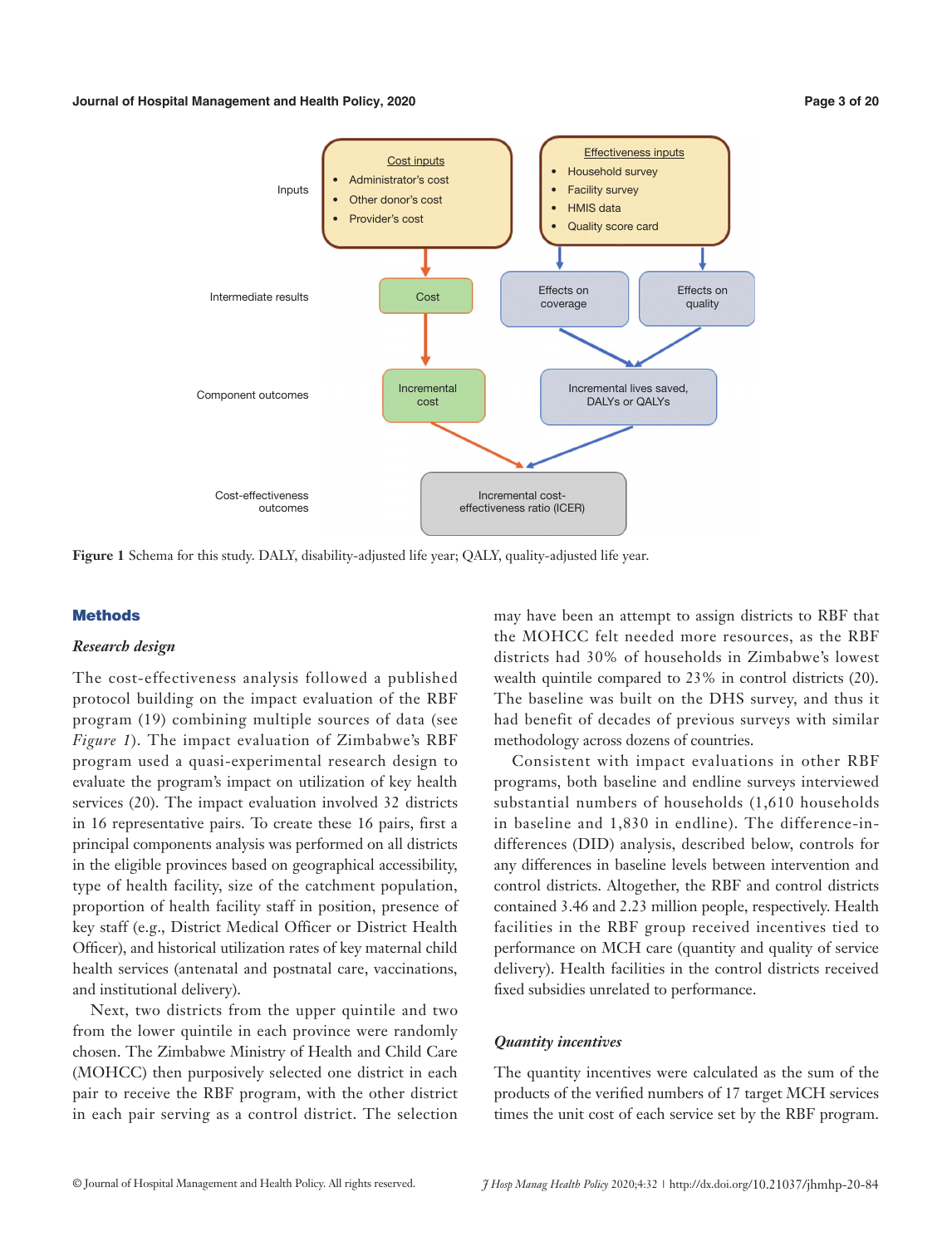**Table 1** Incentivized services at health centers and their unit prices (incentive payments)

| Indicator number | Indicator                                               | Price since Sep. 2013 | Price before Sep. 2013 |
|------------------|---------------------------------------------------------|-----------------------|------------------------|
| $\mathbf{1}$     | OPD new consultations <sup><math>†</math></sup>         | \$0.10/\$0.05         | \$0.16                 |
| 2                | 1st antenatal visit during first 16 weeks               | \$3.00                | \$3.00                 |
| 3                | ANC: 4+ visits completed                                | \$3.00                | \$3.00                 |
| 4                | <b>HIV VCT in ANC</b>                                   | \$1.00                | \$2.00                 |
| 5                | ARVs to HIV+ pregnant women (PMTCT)                     | \$2.50                | \$2.00                 |
| 6                | Tetanus TT2+                                            | \$0.45                | \$0.45                 |
| 7                | Syphilis RPR test                                       | \$0.45                | \$0.45                 |
| 8                | IPT (for 2 doses completed)                             | \$0.45                | \$0.45                 |
| 9                | Normal deliveries                                       | \$12.50               | \$12.50                |
| 10               | High risk perinatal referrals                           | \$3.00                | \$3.00                 |
| 11               | Post-natal visits, two or more                          | \$4.50                | \$3.00                 |
| 12a              | Family planning, short term methods                     | \$1.00                | \$2.50                 |
| 12 <sub>b</sub>  | Family planning, long term methods                      | \$5.00                | \$50.00                |
| 13               | Primary series of immunisations completed               | \$3.50                | \$3.50                 |
| 14               | Vitamin A supplementation                               | \$0.18                | \$0.18                 |
| 15               | Growth monitoring, children <5 years                    | \$0.18                | \$0.18                 |
| 16               | Acute malnutrition cured & discharged children <5 years | <b>NA</b>             | \$3.00                 |

† , OPD new consultations: \$0.05 for peri-urban/high volume; \$0.10 for other facilities. OPD, outpatient department; ANC, antenatal care; HIV VCT, human immunodeficiency virus voluntary counselling and testing; ARV, antiretroviral; PMTCT, prevention of mother-to-child transmission; RPR, rapid plasma reagent; IPT, intermittent preventive treatment.

The unit prices at rural health centers, which approximated the relative importance of the services, ranged from \$0.05 for a curative visit to \$12.50 for an institutional delivery. *Table 1* shows the incentivized indicators and the incentive payment per visit at the health-center level. These payments were increased by a remoteness bonus, which paid remote facilities (e.g., having limited or no public transportation or located at a substantial distance from the nearest district hospital) up to 30% more per service. Some payment rates were reduced in 2013 to ensure that aggregate incentive payments remained within the project's budget. [Supplement](https://cdn.amegroups.cn/static/public/JHMHP-2020-IHSE-06-Supplementary.pdf) [I \(Table S1\)](https://cdn.amegroups.cn/static/public/JHMHP-2020-IHSE-06-Supplementary.pdf) shows the corresponding payment schedule for district hospitals in the incentives arm.

# *Quality incentives*

To assess the incentive payments for quality of care, the RBF program designed a "balanced score card" covering about 100 structural and process quality measures, as well

as organization and management performance. Staff of Cordaid, the implementation agency of Zimbabwe's RBF pilot program, scored each RBF health facility in an RBF district from 0% to 100%. This score could then add up to 25% the payments to the facility based on its earnings for quantity and remoteness bonus. The structure and process measures broadly paralleled those of RBF programs in other countries (21).

# *Household survey and health facility survey*

To assess the impact of RBF on services delivery, two rounds of household surveys were used. For the first round, the impact evaluation team did not collect original data. Instead, the baseline assessment used the 2010–2011 Zimbabwe DHS, conducted from Sep. 2010 to Mar. 2011, as its timing preceded the roll-out of the RBF pilot study in April 2012 (1). The baseline 1,610 households with a pregnancyrelated outcome, i.e., live birth, stillbirth, abortion or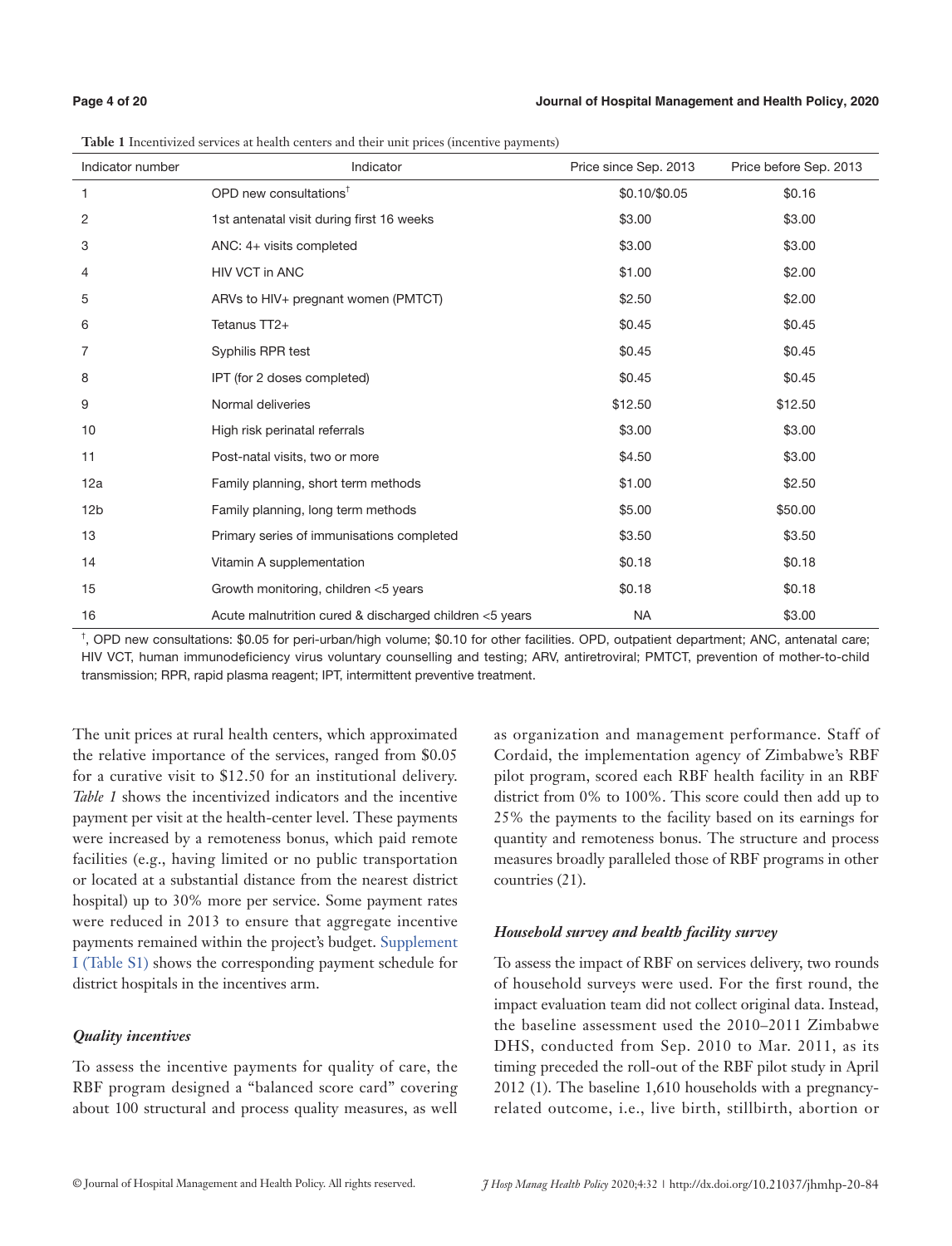miscarriage within the 2 years prior to the survey in the study area, were included in the analysis. The follow-up household survey, conducted from May through August 2014, surveyed 1,836 households using a full community listing that identified households with a pregnancy-related outcome in the 2 years prior to survey. The follow-up survey covered socio-economic measures, general health-seeking behavior, use of MCH services and perceived quality. The household survey estimated coverage of antenatal care (ANC), post-partum and postnatal care (PNC), institutional delivery, immunizations, and intermittent preventive treatment in pregnancy (IPTp). Although coverage of family planning could have also been calculated from the household survey, results may not have been representative due to the sample selection of recently pregnant women.

In addition, two rounds of health facility surveys were conducted in the 32 districts covering both primary health centers and district hospitals. At baseline (Nov. 2011 to Feb. 2012), 197 health facilities were surveyed while at follow up (May to Aug. 2014), 222 were surveyed. The health facility survey included a comprehensive review of health data, health worker interviews, health knowledge, patient exit interviews, and service delivery. The health facility survey provided information on utilization of family planning and HIV/AIDS services, including testing, counselling, and antiretroviral (ARV) treatment of pregnant women with HIV. The health facilities also provided information on general quality of care and service-specific quality measures, which we used to construct a quality index. Our effectiveness measures combined the two rounds of quality indexes and the two household surveys.

#### *Cost components*

Given that the cost-effectiveness analysis of RBF is primarily designed to inform the Ministry of Finance, the MOHCC, donors, and development partners about the continued implementation and potential extension of RBF, this cost-effectiveness analysis used a healthcare sector perspective (22). This perspective considers aspects that are the most relevant to decision makers: the costs to these funders in delivering services. This perspective excludes non-medical direct costs, such as household travel expenses. This perspective does not explicitly count indirect costs (e.g., the value of income or time lost due to illness or premature death), but does count these benefits through lives saved.

Similarly, to provide operational recommendations for decision making by key stakeholders, this study examined

financial costs rather than economic costs, as donors and implementers are most interested in return from direct financial investments. The financial approach recognizes that many decisions must be made within a time-limited period. Within the relevant period, for government facilities most personnel, equipment, and building expenditures are fixed costs, while many consumables are variable costs. Therefore, for the cost analysis, we included all RBF program costs and costs of additional consumables (drugs and supplies) due to the increase of services resulting from the RBF program. Program costs, the most important component, comprised net results-based incentive payments to health facilities, in-country operational and administrative costs for running the RBF program, and costs incurred by the funder (World Bank) for supporting the designing, implementing and monitoring the RBF program.

### *Data sources for costs*

We obtained program costs from Cordaid, the Ministry of Finance, the MOHCC, and the World Bank Zimbabwe office. World Bank staff allocated their time between impact evaluation activities (which served both RBF and control districts) and implementation oversight (dedicated entirely to RBF activities). We asked World Bank staff to estimate the cost for each type of activity and allocated the cost accordingly. For the cost incurred by the World Bank on the impact evaluation, we further allocated it to RBF and control districts based on the share of the operational costs between the two groups.

To capture the induced cost from the increased services due to the RBF program, we derived costs of all consumables, such as drugs and supplies, from a data set compiled by the National Pharmaceutical Company (NatPharm), the national pharmaceutical distribution center. We extracted all quantities and prices of all NatPharm products supplied to study districts from January 2011 through March 2012 (the five quarters preceding the RBF pilot study) and from April 2012 through June 2014 (the nine quarters during the RBF pilot study). We then calculated NatPharm costs per person per quarter in intervention and control districts and employed a DID analysis to determine the incremental costs of consumables. We collected data on disbursements of the HTF to control districts from the Crown Agents, the HTF's implementing agency. We tallied costs over the RBF's implementation from 2012 through 2014 and expressed them in 2012 US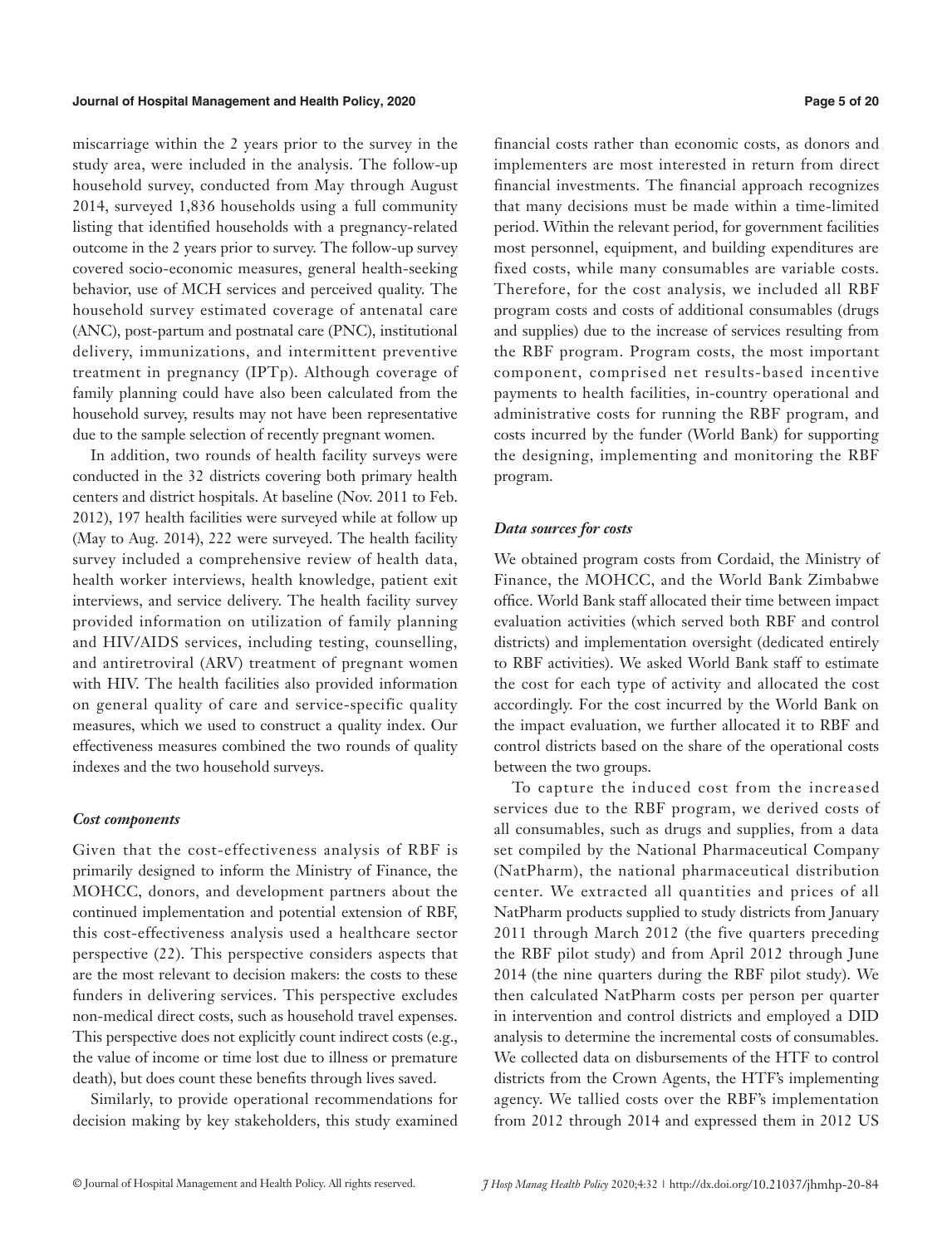

**Figure 2** Family of functions showing alternative impacts of quality (label corresponds to effect of a quality index of 50%).

dollars (the starting year for the intervention).

#### *Quantity component of effectiveness*

In view of the objectives of Zimbabwe's RBF program, the measurement of effectiveness focused on assessing hypothesized improvements in both the utilization and quality of MCH services. To assess impact on utilization, we obtained the statistical results from both the household and health facility surveys on key MCH services (i.e., ANC, PNC, institutional delivery, and child immunizations). Our impact assessment built on the only evaluation of the Zimbabwe RBF program (20).

Using the DID approach, we first calculated quantitybased change in each relevant indicator as the change in quantity in the RBF group less change in quantity in the control group. We added this change to the baseline coverage to derive the quantity-based endline coverage for each indicator.

### *Quality component of effectiveness*

We assessed hypothesized improvements in quality of care from the two rounds of the health-facility survey, which measured general quality, clinical process, availability of drugs and supplies, availability of equipment, and availability of qualified human resources. We used the weights from

a Delphi panel of 15 public health experts from a parallel program in Zambia to determine the relative importance of each of the quality components and generated a quality index (ranging from 0 to 1) for each service (18). We conducted two rounds of the Delphi survey and used the results from the second round (after experts had exchanged information with one another) for the analysis. The Delphi questionnaire used to estimate the relative importance of each quality component is provided in [Supplements II and III](https://cdn.amegroups.cn/static/public/JHMHP-2020-IHSE-06-Supplementary.pdf).

We are unaware of any production function that directly assessed the impact of the quality indicators used in Zimbabwe on health outcomes. We therefore used the same expert panel to estimate the health impact of the quality of care to generate an impact index using a quadratic function (see *Figure 2*). The family of quadratic functions was used because of its flexibility to accommodate concave up, concave down, and linear relationships, including threshold and ceiling effects. [Supplement IV \(Figure S1\)](https://cdn.amegroups.cn/static/public/JHMHP-2020-IHSE-06-Supplementary.pdf) provides the Delphi questionnaire on the impact of quality of care on health and [Supplement V \(Figure S2\)](https://cdn.amegroups.cn/static/public/JHMHP-2020-IHSE-06-Supplementary.pdf) shows the relative importance of each component.

To incorporate quality of care in the analysis, we generated the quality adjusted coverage of each key indicator by multiplying its health-effect index times the coverage of corresponding service from the household or health facility survey. Finally, our quality-adjusted scenario used the Lives Saved Tool (LiST) to convert the increase in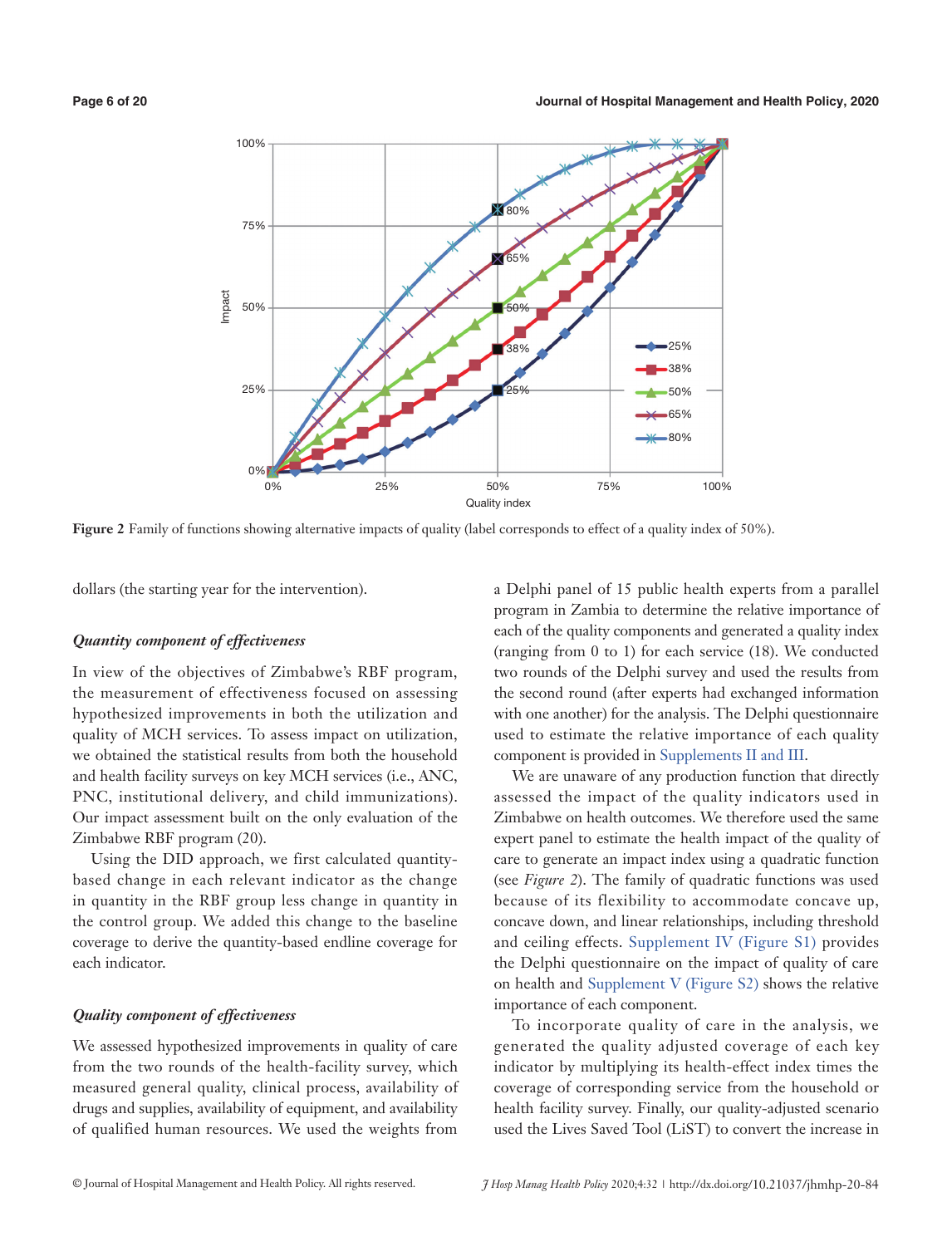#### **Journal of Hospital Management and Health Policy, 2020 Page 7 of 20**

| Funding agent              | Intervention districts                                   |        | Control districts              | Net cost |          |
|----------------------------|----------------------------------------------------------|--------|--------------------------------|----------|----------|
|                            | Description                                              | Amount | Description                    | Amount   |          |
| Incentive<br>payments      | RBF payments to health centers<br>and district hospitals | \$2.04 | None                           | \$0.00   | \$2.04   |
| Cordaid                    | RBF program operations                                   | \$1.05 | None                           | \$0.00   | \$1.05   |
| Other donor                | None                                                     | \$0.00 | Health Transition Fund support | \$0.81   | $-$0.81$ |
| NatPharm                   | Drugs and medical supplies                               | \$3.79 | Drugs and medical supplies     | \$3.85   | $-$0.06$ |
| World Bank<br>headquarters | RBF program development and<br>supervision               | \$0.10 | None                           | \$0.00   | \$0.10   |
| Total                      |                                                          | \$6.98 |                                | \$4.66   | \$2.32   |

**Table 2** Cost per capita per year (US\$) by funding agent and type of district

RBF, results-based financing; NatPharm, National Pharmaceutical Company.

quality-adjusted coverage of these relevant indicators into the number of lives saved (quality-adjusted scenario) (23). In our quantity only scenario, we used the coverage information from the impact evaluation directly in the LiST modelling, and estimated the number of lives saved under this scenario (quality unadjusted scenario). The LiST model estimated the efficacy of interventions from the international public health literature. Our application of this model to Zimbabwe implicitly assumes that the intervention would work comparably well in that country. As the country's health workers are generally well trained, the assumption is plausible.

### *Cost-effectiveness analysis*

We used key parameters from the Zimbabwe data preloaded in the LiST tool (e.g., the age structure of the population), and adjusted the population size to the size of the catchment population in the RBF group. With the estimated changes of the coverage of key MCH services (e.g., institutional delivery, ANC, PNC) from the DID analysis, the LiST tool produced the number of lives saved from each net change in each indicator under two scenarios: one without quality improvement adjustment and one with. As the lives saved were those of children and women of childbearing age, we assumed that the individuals were then healthy. We converted this into discounted quality-adjusted life years (QALYs) based on Zimbabwe's 2012 age-specific life expectancy (24). We discounted both life years and costs at 3% per year, as reaffirmed by recent guidelines (22).

To standardize the population size, we converted both incremental costs and effectiveness (measured in QALYs gained) to a per capita basis. We then calculated the incremental cost-effectiveness ratio (ICER) as follows:

$$
ICER = \frac{Incremental \ costs \ of \ RBF \ program / \ capital}{QALYs \ gained / \ capital}
$$
 [1]

#### *Sensitivity analyses*

To construct sensitivity analyses for quantity and quality outcomes, we calculated the mean and standard deviation, fit a normal distribution, and calculated 95% confidence intervals (CIs) for key results. We selected institutional delivery as the bellwether outcome based on highest unit reimbursement rate, its importance to lives saved (23) and its significant outcomes in the impact evaluation (20). For this outcome, we calculated the ratios of its lower and upper CIs to the central estimate. We then applied these ratios to obtain the 95% CIs of impacts and ICERs on lives saved and QALYs gained both with and without quality adjustment.

This study did not collect nor access any human studies data (all human data were existing aggregate statistics) so that ethical approval was waived.

# **Results**

# *Net costs*

*Table 2* shows costs of the RBF program in intervention and control districts, excluding research and evaluation costs. Aggregate costs managed by the purchasing agent (Cordaid), a Netherlands-based NGO, were \$24.09 million from April 2012 through June 2014 (2.25 years) or \$3.09 per person per year (i.e., \$2.04 plus \$1.05). The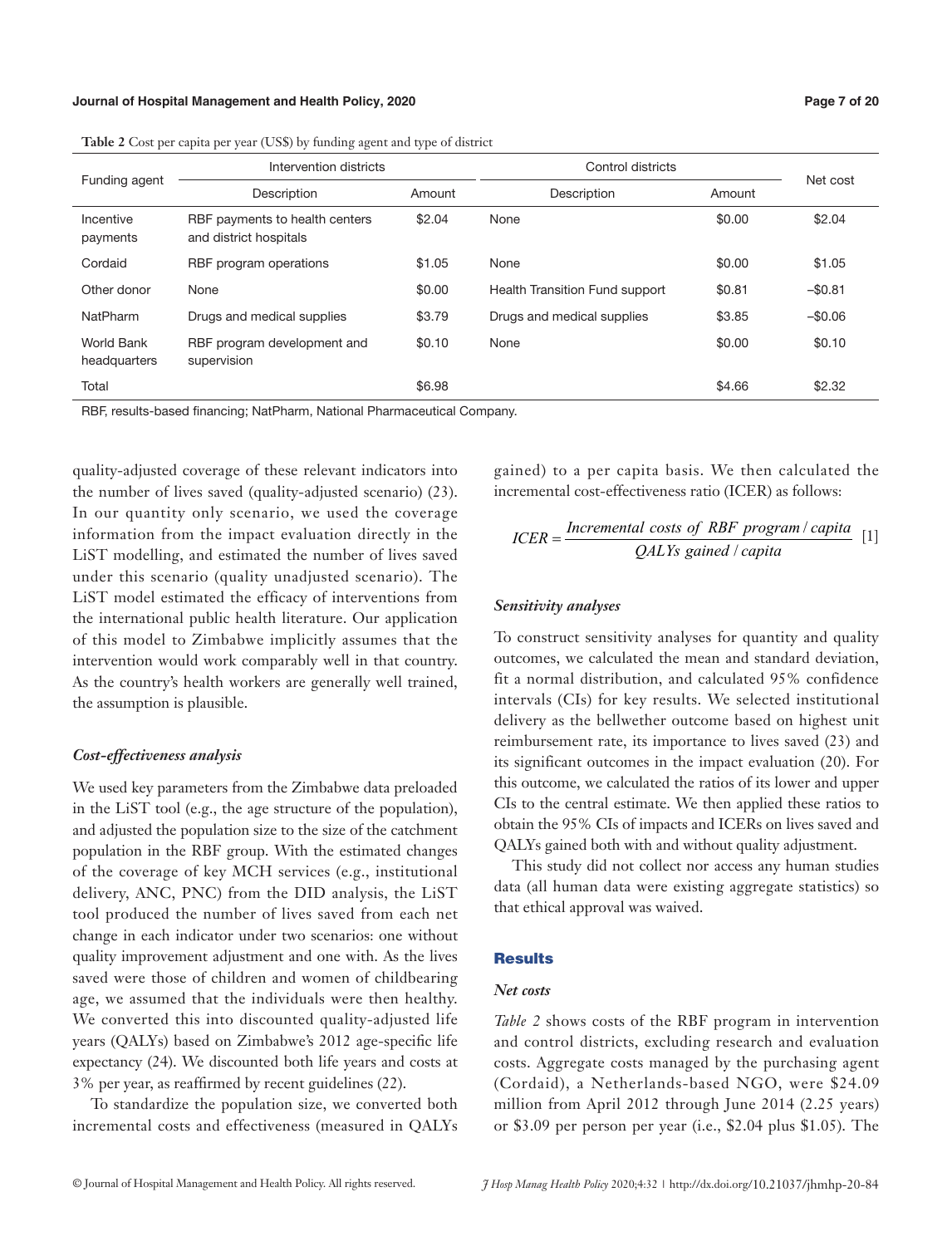#### **Page 8 of 20 Journal of Hospital Management and Health Policy, 2020**

|                         |            | <b>Baseline</b> |            | Endline |                          | Relative DIDs, |  |
|-------------------------|------------|-----------------|------------|---------|--------------------------|----------------|--|
| Quantitative indicators | <b>RBF</b> | Control         | <b>RBF</b> | Control | DIDs (95% CI)            | $\%$           |  |
| All vaccination         | 0.593      | 0.695           | 0.675      | 0.767   | 0.003                    | 0.50           |  |
| Institutional delivery  | 0.553      | 0.681           | 0.884      | 0.868   | $0.134***$ (0.054-0.214) | 24.23          |  |
| Any ante-natal care     | 0.898      | 0.915           | 0.999      | 1.000   | 0.018                    | 2.00           |  |
| Post-partum care        | 0.424      | 0.551           | 0.929      | 0.882   | $0.133**$ (0.032-0.234)  | 31.37          |  |

**Table 3** Incentivized RBF services and subsidies in rural health centers

\*\*, P<0.01; \*\*\*, P<0.001. Source: World Bank, 2016 (20). DID, difference-in-differences; RBF, results-based financing, CI, confidence interval.

**Table 4** Impact of RBF on quality indices at primary care facilities

| Quality indicator      |            | <b>Baseline</b> |            | Endline | DIDs (95% CI)         | Relative DIDs, |  |
|------------------------|------------|-----------------|------------|---------|-----------------------|----------------|--|
|                        | <b>RBF</b> | Control         | <b>RBF</b> | Control |                       | %              |  |
| Vaccination            | 0.87       | 0.89            | 0.87       | 0.86    | $0.05**$ (0.01-0.09)  | 5.7            |  |
| Institutional delivery | 0.77       | 0.83            | 0.78       | 0.71    | $0.13***$ (0.05-0.21) | 16.9           |  |
| Ante-natal care        | 0.70       | 0.75            | 0.78       | 0.72    | $0.12***(0.05-0.19)$  | 17.1           |  |
| Post-natal care        | 0.68       | 0.76            | 0.72       | 0.65    | $0.17***$ (0.07-0.27) | 25.0           |  |

\*\*, P<0.01; \*\*\*, P<0.001. These estimates are based on data from 179 observations of primary health facilities, with additional controls for stratification by district-pair groupings. DID, difference-in-differences; RBF, results-based financing, CI, confidence interval.

distribution of annual program costs per capita found that \$2.04 (66%) went to RBF incentive payments to health facilities while \$1.05 (34%) was the cost for the purchasing agent (Cordaid) to operate the RBF program. These annual per capita operating costs comprised staff (\$0.41), general administration (\$0.20), capacity building for health center personnel (\$0.12), headquarters support costs (\$0.11), transport (\$0.09), Cordaid capital items (\$0.09), and supplies and equipment for health facilities (\$0.04).

The costs of consumables from January 2011 to March 2012 from NatPharm before the RBF pilot study were \$6.1 million in the intervention group and \$6.8 million in the control group. During the pilot study (April 2012 to June 2014) the costs of consumables increased to \$29.5 million in the intervention group and \$33.5 million in the control group (i.e., \$13.1 million/year and \$14.9 million/year, respectively). Due to the substantial increase in the cost of consumables in the post-period, we calculated predicted costs in the intervention group based on the ratio of preperiod to post-period in the control group. We then computed the difference between actual costs and predicted costs in the intervention group, which was –\$0.06/capita.

The estimated program costs at the World Bank

headquarters was \$752,821 over the 2.25 years, equivalent to \$0.10 per capita per year. In addition, the intervention group facilities received no payments from the HTF, whereas the control group did. We computed the net cost of RBF for HTF payments per capita per year as –\$0.81 (intervention *vs.* control group). When considering all costs, the net costs of the intervention compared to the control group was \$2.32 per capita per year.

#### *Net impact on service utilization*

Based on the impact evaluation, the major improvements in health services lay in more institutional deliveries, increased postpartum care, and post-partum tetanus vaccinations specifically. The net improvements were 13.4, 13.3, and 20.0 percentage points, respectively. The impacts on key variables are shown in *Table 3,* and the detailed methods and full list of impacts were reported elsewhere (20).

#### *Net impact on quality of care*

*Table 4* shows that RBF was associated with net improvements in quality of care for all major MCH services. It is noteworthy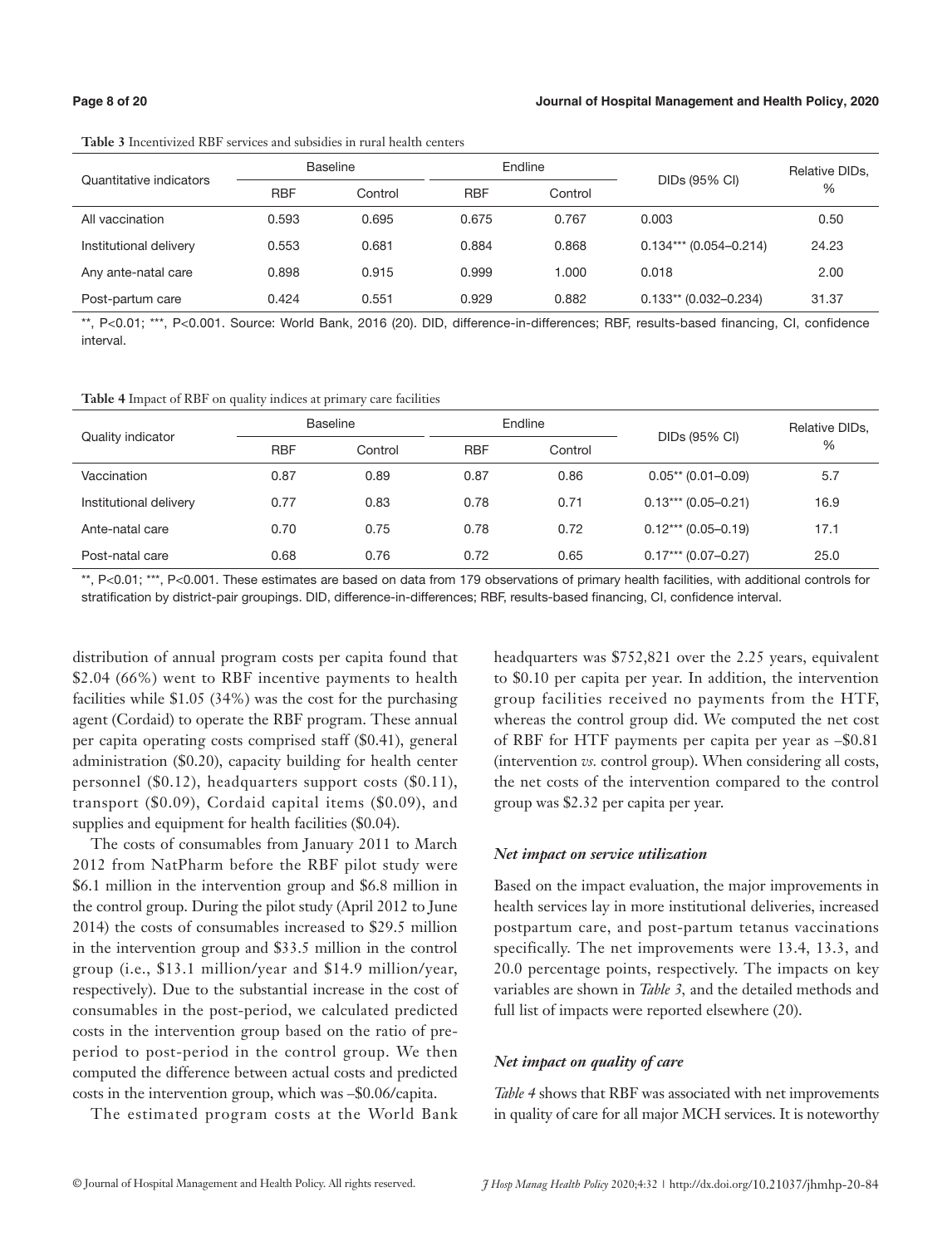#### **Journal of Hospital Management and Health Policy, 2020 Page 9 of 20**

|                                       |                      |                   | $\tilde{}$     | $\mathbf{r}$     |                      |                   |                |                 |
|---------------------------------------|----------------------|-------------------|----------------|------------------|----------------------|-------------------|----------------|-----------------|
|                                       | Quality unadjusted   |                   |                | Quality adjusted |                      |                   |                |                 |
| Population                            | <b>RBF</b><br>deaths | Control<br>deaths | Lives<br>saved | QALYs<br>gained  | <b>RBF</b><br>deaths | Control<br>deaths | Lives<br>saved | QALYs<br>gained |
| Children $<$ 5                        |                      |                   |                |                  |                      |                   |                |                 |
| 2013                                  | 9,079                | 9,293             | 214            | 5,097            | 9,088                | 9,557             | 469            | 11,172          |
| 2014                                  | 8,208                | 8,581             | 373            | 8,885            | 8,322                | 8,913             | 591            | 14,078          |
| Subtotal                              | 17,287               | 17,874            | 587            | 13,982           | 17,410               | 18,470            | 1,060          | 25,249          |
| Maternal                              |                      |                   |                |                  |                      |                   |                |                 |
| 2013                                  | 728                  | 754               | 26             | 555              | 694                  | 782               | 88             | 1,879           |
| 2014                                  | 660                  | 705               | 45             | 961              | 642                  | 701               | 59             | 1,260           |
| Subtotal                              | 1,388                | 1,459             | 71             | 1,516            | 1,336                | 1,483             | 147            | 3,138           |
| Total lives saved (point<br>estimate) |                      |                   | 658            | 15,498           |                      |                   | 1,207          | 28,388          |

**Table 5** Number of deaths and lives saved between RBF and control group

RBF, results-based financing; QALY, quality-adjusted life years.

that these net improvements were the result of maintaining the baseline quality levels in the intervention group compared to declines for all services in the control group. The results from DIDs were all statistically significant. For example, compared to the control group, the quality of care for postnatal care improved 25% more in the RBF group.

#### *Impacts on lives saved and QALYs gained*

*Table 5* shows the number of deaths and lives saved from the improvements of these two major services. Without quality adjustment, the improvement in institutional delivery and postpartum care translated into 71 lives saved of pregnant women and 587 lives saved of children under five over the 2.25 years in the RBF area. In total, 15,498 QALYs were gained. After we combined quality improvements for all services, such as ANC, vaccination, institutional delivery and PNC, and the utilization of services, the impact of RBF was even greater. The RBF program saved 147 lives of pregnant women and 1,060 lives of children under 5 over the 2.25 years, saving 28,388 QALYs, suggesting that improving quality of care accounted for 45.4% of the QALY gains for institutional deliveries and increased postpartum care (i.e., 100% – 15,498/28,388).

#### *Cost-effectiveness of RBF*

*Table 6* shows that the ICER was \$1,166/QALY gained (or

\$27,457/life saved) without quality adjustment, with 95% CIs of \$471–\$1,861 and \$11,103–\$43,811, respectively. Adding the consideration of quality-of-care improved (lowered) the ICER to \$636/QALYs gained (or \$14,968/life saved), with 95% CIs of \$257–\$1,015 and \$5,943–\$23,453, respectively. The gross domestic product (GDP)/capita in Zimbabwe in 2012 (25) was \$956. As the ICER was less than the GDP per capita, the RBF program was highly costeffective when quality improvements are included. Even the upper bounds of the CIs, being 1.96 and 1.06 times the per capita GNI, make the program at least cost-effective (26).

#### **Discussion**

In this pilot RBF program in Zimbabwe, RBF districts achieved significant increases in the coverage of institutional deliveries and postpartum care and in the quality of care compared to matched control districts. With a cost of \$2.32 per capita per year, RBF proved to be very cost-effective (i.e., \$636/QALY) when projected to a mature program. The program's design authorized the health facility's committee to distribute some of the quarterly earnings as bonuses to the staff, thereby helping with critical alignments between institutional and individual incentives (27).

Ideally, the ICER of RBF in Zimbabwe should be judged against that of alternative programs within the country, but we could not identify any such examples. However, as another criterion for evaluating the cost-effectiveness of an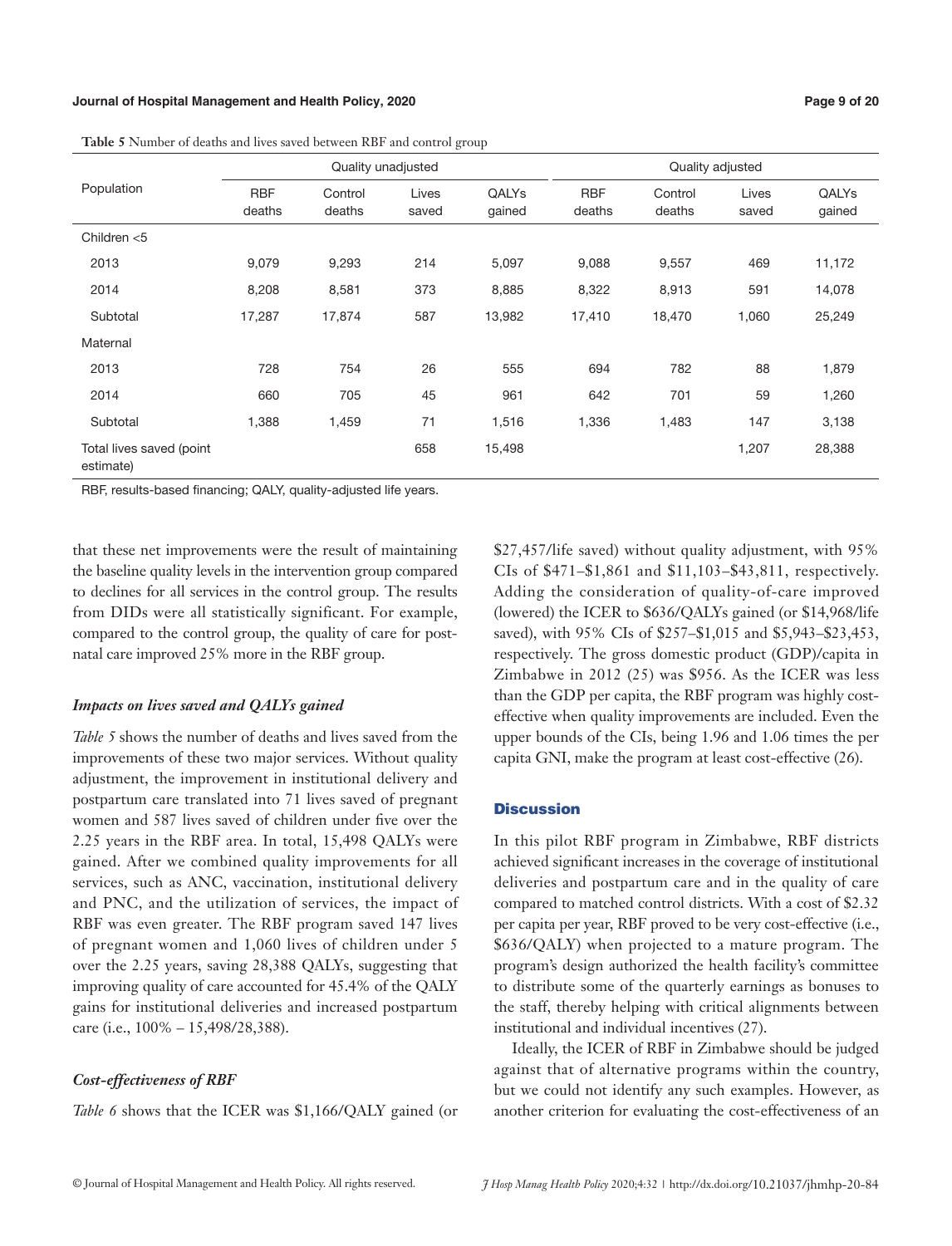**Table 6** ICER of RBF

| Parameters                                                                          | Quality unadjusted           | Quality adjusted            |
|-------------------------------------------------------------------------------------|------------------------------|-----------------------------|
| Impact on lives saved                                                               |                              |                             |
| Incremental costs (USD per year per capita)                                         | \$2.32                       | \$2.32                      |
| Lives saved from children under age 5                                               | 587                          | 1,060                       |
| Lives saved from pregnant women                                                     | 71                           | 147                         |
| Incremental effectiveness (total lives saved)                                       | 658                          | 1,207                       |
| Incremental effectiveness (lives saved per year per million<br>population, 95% CI)  | 84 [34-134]                  | 155 [63-247]                |
| ICER (cost/life saved, 95% CI)                                                      | \$27,457 [\$11,103-\$43,811] | \$14,698 [\$5,943-\$23,453] |
| Impact on QALYs gained                                                              |                              |                             |
| QALYs gained from children under age 5                                              | 13,982                       | 24,249                      |
| QALYs gained from pregnant women                                                    | 1,516                        | 3,138                       |
| Incremental effectiveness (total QALYs gained)                                      | 15,498                       | 28,388                      |
| Incremental effectiveness (QALYs gained per year per million<br>population, 95% CI) | 1,990 (805-3,175)            | 3,650 (1,476-5,824)         |
| ICER (cost/QALY gained, 95% CI)                                                     | $$1,166 ($471 - $1,861)$     | $$636 ($257 - $1,015)$      |

ICER, incremental cost-effectiveness ratio; RBF, results-based financing; USD, US dollars; QALYs, quality-adjusted life years; CI, confidence interval.

intervention, the World Health Organization Commission on Macroeconomics and Health suggested that an intervention with a cost per QALY ratio to the country's per capita GDP of one or less is very cost-effective (26,28,29). If the ratio is one to three times per capita GDP, then the intervention is cost-effective. As Zimbabwe's 2012 per capita GDP (25) was \$956, these central cost-effectiveness ratios (\$1,166 and \$637) represent 1.21 and 0.67 times the per capita GDP, respectively. Thus, RBF proved costeffective based on coverage improvements alone and very cost-effective combining quality and quantity effects.

Following this 2-year pilot study, Zimbabwe extended RBF to the rest of the country's 62 rural districts. In an attempt to examine the long-term impact or costeffectiveness of RBF, we compared pre-RBF (2010-11) DHS with its post RBF (2015) counterpart (30). The comparison documents improvements in both incentivized indicators, such as facility-based deliveries (up from 65% to 77%) and non-incentivized indicators, such as use of oral rehydration solution (up from 21% to 41%). As the DHS is not reported below the provincial level, however, it cannot be used to evaluate RBF.

As the initial program's capital costs would not typically be included as an expense in the national program, national costs per capita would thus be 9% lower, or \$2.11 per capita. Not being saddled with a start-up period, the mature national RBF program would probably have greater average annual benefits than the pilot program. The average benefit over the roughly 2-year pilot period was 3,650 QALYs per million population per year. As this benefit represents the net difference between the baseline and follow up surveys about 2 years later, a mature program (not needing a phase-in program) would be expected to have 33% greater benefits, or 4,850 QALYs per 100,000 population. This adjustment would occur because program impacts are phased in uniformly over the first 12 months. Thus, only half of a mature program's annual benefits would be obtained in the first year, while the second year would realize all of the mature program's annual benefits. The combined effects make the ICER of a mature program \$479 per QALY (0.49 times the per capita GDP)—even more cost-effective.

The pilot's favorable ICER suggests that the RBF program could be further strengthened by targeting resources to services with high clinical impact, but with low utilization. Incentives to services that have had high coverage should be minimized or should be targeted to populations with low coverage. One example is the coverage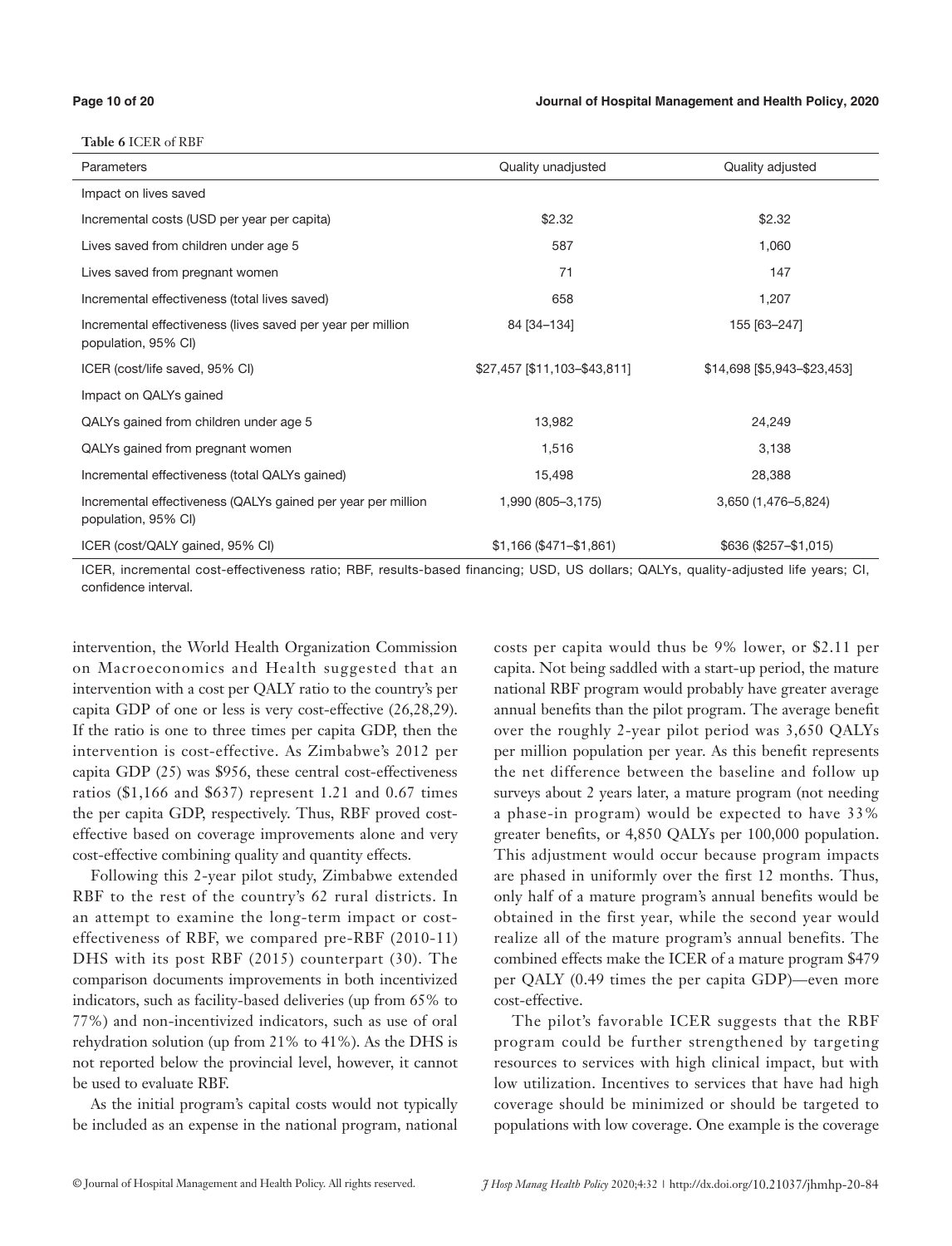#### **Journal of Hospital Management and Health Policy, 2020 Page 11 of 20**

of ANC. It accounted for 7% of RBF's incentive payments at health centers and ranked fifth among all incentivized indicators, and had high coverage in Zimbabwe prior to the implementation of the RBF program, with an average of 90% in combined RBF and control areas (16), leaving little room for potential improvement from interventions.

Our inclusion of multi-dimensional measures of quality of care represents an advance over RBF evaluations based only on quantity or coverage. Our analysis of quality was guided by the principle that the delivery of each service with excellent quality would deliver health benefits equivalent to those in other carefully implemented settings—the effectiveness embodied in LiST. Extremely poor quality, on the other hand, was considered equivalent to not delivering the service at all. Adverse outcomes in such circumstances, if they occurred, were estimated to be balanced by occasional lucky good results. These principles meant that all the impact curves in *Figure 2* were constrained to pass through the lower left and upper right corners.

A limitation of our approach was our need to rely on an expert Delphi panel, rather than objective evidence, to select the specific curve in *Figure 2* to relate quality levels into health outcomes. Nevertheless, the effects on outcomes of possible misjudgment by our expert panelists were likely limited. For example, if the quality index were very low (i.e., under 10%) all of the impact curves are close to their lower left corners. Thus, the impact can be no more than 20% regardless of which impact curve were chosen. Similarly, if the quality index were very high (i.e., over 90%) all of the impact curves are close to their upper right corners and the impact is at least 80%, regardless of which impact curve were chosen.

The effect of moderate changes in quality is governed by the slope of the curve chosen in *Figure 2*. However, these curves all have an average slope of 45 degrees. If the misjudgments were random, a possible misjudgment by some experts resulting in their reliance on curve segments that were too flat being counterbalanced by reliance by other expert's reliance on segments that were too steep. An alternate scenario, which excluded quality adjustments altogether, found that the program was cost-effective based on quantities alone.

Another potential limitation was fact that our healthcare perspective did not explicitly allocate additional personnel costs if volume increased. This perspective follows the actual budgeting of the MOHCC, which did not adjust personnel slots by service volume. However, the distribution of part of the facility's earnings to staff did, in fact, pay existing staff for greater effort.

Even though Zimbabwe's RBF program proved very cost-effective, a further policy question concerns RBF's comparison against other reproductive and maternal child health (RMCH) interventions. Economic evaluations of many RMCH interventions in LMICs have found that most of these are also highly cost-effective or cost-beneficial. The ICERs for the RBF program in Zambia (\$837 or 0.48 times the per capita GDP) (18) and for reproductive health vouchers and modeled maternal community-based health insurance in Uganda, were \$302 and \$298, or 0.59 and 0.58 times the per capita GDP, respectively (31). Systematic reviews have found many economically advantageous RMCH programs (32,33). As with RBF, the setting and implementation can dramatically affect results. For example, an economic evaluation found that the management of childbirth-related complications was 100 times more advantageous in Zimbabwe compared to Gabon (33). Thus, RBF should be not a competitor, but a complement to other RMCH interventions, working with them to strengthen health systems.

As with other RBF programs, context and implementation matter (11). Site visits and process evaluations documented inevitable shortcomings in program implementation, such as delays of up to 3 months in sending incentive payments to facilities due to national budget problems. Open communication from the purchasing agent to facility staff, however, minimized the adverse impact (34).

Building on the experience in this study with systematically measuring quality, Zimbabwe instituted initiatives with continuous quality improvements (35). Then, in 2018, reflecting the institutionalization of RBF, the Government of Zimbabwe took over program management from the World Bank (36). As Zimbabwe and other countries continue refining RBF programs, we suggest several potential improvements. First, for some services, such as vaccinations and prenatal care, coverage was virtually saturated so major improvements in quantity were not possible. Future incentive programs could drop incentivizing coverage of those services, shifting the incentive to quality or other indicators for under-utilized services. Second, it would be helpful to impose penalties for repeated declining performance to complement incentives for good performance, so that participants will work hard to avoid losses. Studies conducted in the US show that the combination of reward and penalties improves the efficiency of service delivery (37,38). Third, to motivate participants more intensively, the program may wish to set thresholds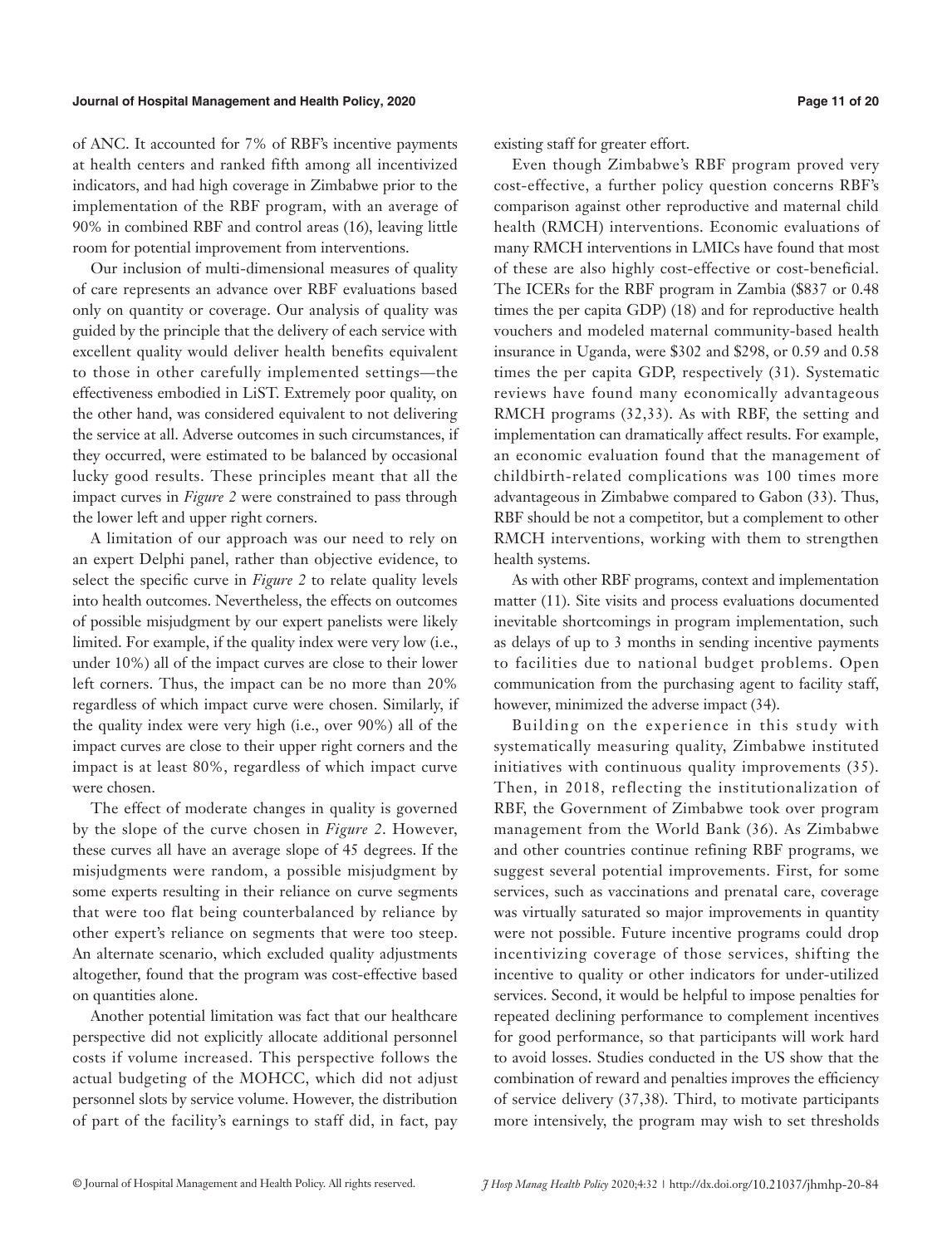#### **Page 12 of 20 Journal of Hospital Management and Health Policy, 2020**

for various services and institute higher rewards only for incremental performance above those thresholds. Fourth, to maximize the impact of RBF, it would be helpful for the MOHCC to consider integrating RBF with demandside interventions (e.g., voucher schemes or community RBF). Research in the US suggested that incentives shared between health workers and patients (also termed conditional cash transfers) would be more effective than rewards for providers alone (39).

## Acknowledgments

The authors are grateful to Shingai Mutetwa (World Bank) for assistance with data collection, to Brig. Gen. Dr. Gwinji (Permanent Secretary MOHCC), Dr. Dhlakama (former Principal Director for Policy and Planning), Dr. T. Goverwa, Dr. P. Mafaune, Dr. Wencelas Nyamayaro, Dr. Bernard Madzima (National Results Based Financing Technical Working Group for Impact Evaluation, MOHCC) and Dr. Mudyiradima (Principal Director Policy and Planning), Priscilla Madzinga, Arjanne Rietsema, Frank van der Looij, and Meindert van der Werf (Cordaid), Ha Nguyen (World Bank) for information and insights, and Clare L. Hurley (Brandeis) for editorial assistance.

*Funding:* This study was funded by a contract from the World Bank to Brandeis University supported by the World Bank Health Results Innovation Trust Fund.

#### Footnote

*Provenance and Peer Review:* This article was commissioned by the editorial office, *Journal of Hospital Management and Health Policy* for the series "Incentives and health system efficiency in low- and middle-income countries". The article has undergone external peer review.

*Reporting Checklist:* The authors have completed the CHEERS reporting checklist. Available at [http://dx.doi.](http://dx.doi.org/10.21037/jhmhp-20-84) [org/10.21037/jhmhp-20-84](http://dx.doi.org/10.21037/jhmhp-20-84)

*Data Sharing Statement:* Available at [http://dx.doi.](http://dx.doi.org/10.21037/jhmhp-20-84) [org/10.21037/jhmhp-20-84](http://dx.doi.org/10.21037/jhmhp-20-84)

*Conflicts of Interest:* All authors have completed the ICMJE uniform disclosure form (available at [http://dx.doi.](http://dx.doi.org/10.21037/jhmhp-20-84) [org/10.21037/jhmhp-20-84\)](http://dx.doi.org/10.21037/jhmhp-20-84). The series "Incentives and health system efficiency in low- and middle-income countries" was commissioned by the editorial office without any funding or sponsorship. WZ served as the unpaid Guest Editor of the series and serves as an unpaid editorial board member of *Journal of Hospital Management and Health Policy* from August 2019 to July 2021, and Dr. WZ reports nonfinancial support from World Bank, during the conduct of the study. Dr. DSS reports grants from World Bank, during the conduct of the study; grants from Sanofi Pasteur, Inc, grants from Takeda Vaccines, Inc., grants from Abbott, Inc., outside the submitted work. Dr. RM reports grants from World Bank, during the conduct of the study. Dr. AKD reports non-financial support from World Bank, during the conduct of the study. Dr. CNS reports non-financial support from World Bank, during the conduct of the study. Dr. SS reports non-financial support from World Bank, during the conduct of the study. Dr. SB reports non-financial support from World Bank, during the conduct of the study. Dr. JF reports grants from The World Bank, during the conduct of the study. The authors have no other conflicts of interest to declare.

*Ethical Statement:* The authors are accountable for all aspects of the work in ensuring that questions related to the accuracy or integrity of any part of the work are appropriately investigated and resolved. This study did not collect nor access any human studies data (all human data were existing aggregate statistics) so that ethical approval was waived.

*Open Access Statement:* This is an Open Access article distributed in accordance with the Creative Commons Attribution-NonCommercial-NoDerivs 4.0 International License (CC BY-NC-ND 4.0), which permits the noncommercial replication and distribution of the article with the strict proviso that no changes or edits are made and the original work is properly cited (including links to both the formal publication through the relevant DOI and the license). See: [https://creativecommons.org/licenses/by-nc-nd/4.0/.](https://creativecommons.org/licenses/by-nc-nd/4.0/)

#### **References**

- 1. Zimbabwe National Statistics Agency, ICF International. Zimbabwe Demographic and Health Survey 2010-2011. Calverton: ZIMSTAT and ICF International Inc.; 2012.
- 2. World Health Organization. Global Health Expenditure Database. [Cited 2016 Aug 8]. Available online: http:// apps.who.int/nha/database
- 3. World Bank. Zimbabwe Health public expenditure review. Washington DC: World Bank, 2015. [Cited 2017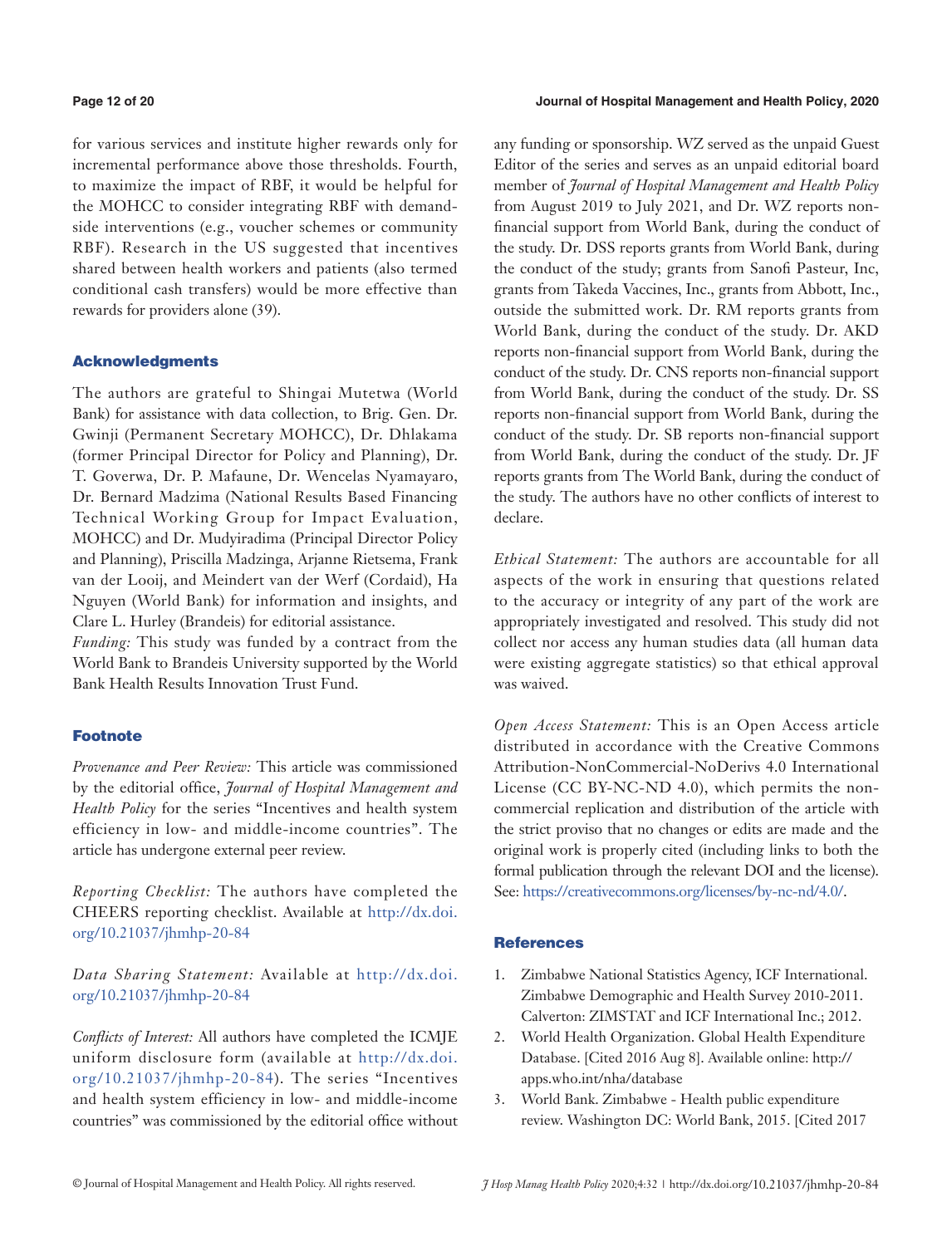#### **Journal of Hospital Management and Health Policy, 2020 Page 13 of 20**

Nov 7]. Available online: http://documents.worldbank. org/curated/en/304101468188950998/Zimbabwe-Healthpublic-expenditure-review

- 4. Zimbabwe National Statistics Agency. Zimbabwe Multiple Indicator Cluster Survey 2014, Final Report. Harare: ZIMSTAT and UNICEF, 2015.
- 5. World Bank. Health Sector Development Support Project. Washington DC: World Bank, 2017. [Cited 2017 Nov 17]. Available online: http://projects.worldbank.org/P125229/ zimbabwe-health-results-based-financing?lang=en
- 6. RBFHEALTH. Projects: Country Pilot Grants and their Impact Evaluations. 2018. [Cited 2020 Jun 8]. Available online: https://www.rbfhealth.org/projects
- 7. Basinga P, Gertler PJ, Binagwaho A, et al. Effect on maternal and child health services in Rwanda of payment to primary health-care providers for performance: an impact evaluation. Lancet 2011;377:1421-8.
- 8. Bonfrer I, Soeters R, Van de Poel E, et al. Introduction of performance-based financing in burundi was associated with improvements in care and quality. Health Aff (Millwood) 2014;33:2179-87.
- 9. Van de Poel E, Flores G, Ir P, et al. Impact of performancebased financing in a low-resource setting: a decade of experience in Cambodia. Health Econ 2016;25:688-705.
- 10. Zeng W, Cros M, Wright KD, et al. Impact of performance-based financing on primary health care services in Haiti. Health Policy Plan 2013;28:596-605.
- 11. Bertone MP, Falisse JB, Russo G, et al. Context matters (but how and why?) A hypothesis-led literature review of performance based financing in fragile and conflictaffected health systems. PLoS One 2018;13:e0195301.
- 12. Blacklock C, MacPepple E, Kunutsor S, et al. Paying for performance to improve the delivery and uptake of family planning in low- and middle-income countries: A systematic review. Stud Fam Plann 2016;47:309-24.
- 13. Friedman J, Scheffler R. Pay for performance in health systems: theory, evidence, and case studies. In: Scheffler R. editor. The World Scientific Handbook of Global Health Economics. London: World Scientific Press, 2016:295-332.
- 14. Scott A, Liu M, Yong J. Financial incentives to encourage value-based health care. Med Care Res Rev 2018;75:3-32.
- 15. Witter S, Fretheim A, Kessy FL, et al. Paying for performance to improve the delivery of health interventions in low- and middle-income countries. Cochrane Database Syst Rev 2012;(2):CD007899.
- 16. RBFHEALTH. Rewarding provider performance to improve quality and coverage of maternal and child health outcomes. Zimbabwe results-based financing pilot

program: evidence to inform policy and management decisions. 2016. [Cited 2020 Aug 30]. Available online: https://www.rbfhealth.org/resource/rewarding-providerperformance-improve-quality-and-coverage-maternaland-child-health

- 17. Huillery E, Seban J. Pay-for-performance, motivation and final output in the health sector: experimental evidence from the Democratic Republic of Congo. 2014. [Cited 2020 Oct 28]. Available online: https://spire. sciencespo.fr/hdl:/2441/4pmvo3bm7m9claao2gl0337ip4/ resources/2014-12.pdf
- 18. Zeng W, Shepard DS, Nguyen HTH, et al. Costeffectiveness analysis of results-based financing in Zambia: Results from a cluster-randomized trial. Bull World Health Organ 2018;96:760-71.
- 19. Shepard DS, Zeng W, Nguyen HTH. Cost-effectiveness analysis of results-based financing programs: a toolkit. Health, Nutrition, and Population (HNP) Discussion Paper. Washington DC: World Bank, 2015. [Cited 2020 Aug 30]. Available online: http://documents.worldbank. org/curated/en/2015/09/25069701/cost-effectivenessanalysis-results-based-financing-programs-toolkit
- 20. World Bank, International Bank for Reconstruction and Development. Rewarding Provider Performance to Improve Quality and Coverage of Maternal and Child Health Outcomes: Zimbabwe Results-Based Financing Pilot Program Evidence to Inform Policy and Management Decisions. 2016. [Cited 2018 May 29]. Available online: http://www.rbfhealth.org/sites/rbf/files/documents/ Zimbabwe-Impact-Evaluation-Overview-Report.pdf
- 21. Josephson E, Gergen J, Coe M, et al. How do performance-based financing programmes measure quality of care? A descriptive analysis of 68 quality checklists from 28 low- and middle-income countries. Health Policy Plan 2017;32:1120-6.
- 22. Neumann P, Sanders G, Russell L, et al. editors. Cost-Effectivess in Health and Medicine. 2nd ed. New York: Oxford University Press, 2017.
- 23. U.S. Agency for International Development. Health Policy Project. Software and Models: Spectrum Policy Modeling System. [Cited 2020 Aug 30]. Available online: http://www.healthpolicyproject.com/index. cfm?id=software&get=Spectrum
- 24. World Health Organization. Global Health Observatory data repository. 2016. [Cited 2016 Oct 26]. Available online: http://apps.who.int/gho/ data/?theme=main&vid=61860
- 25. World Bank. DataBank: World Development Indicators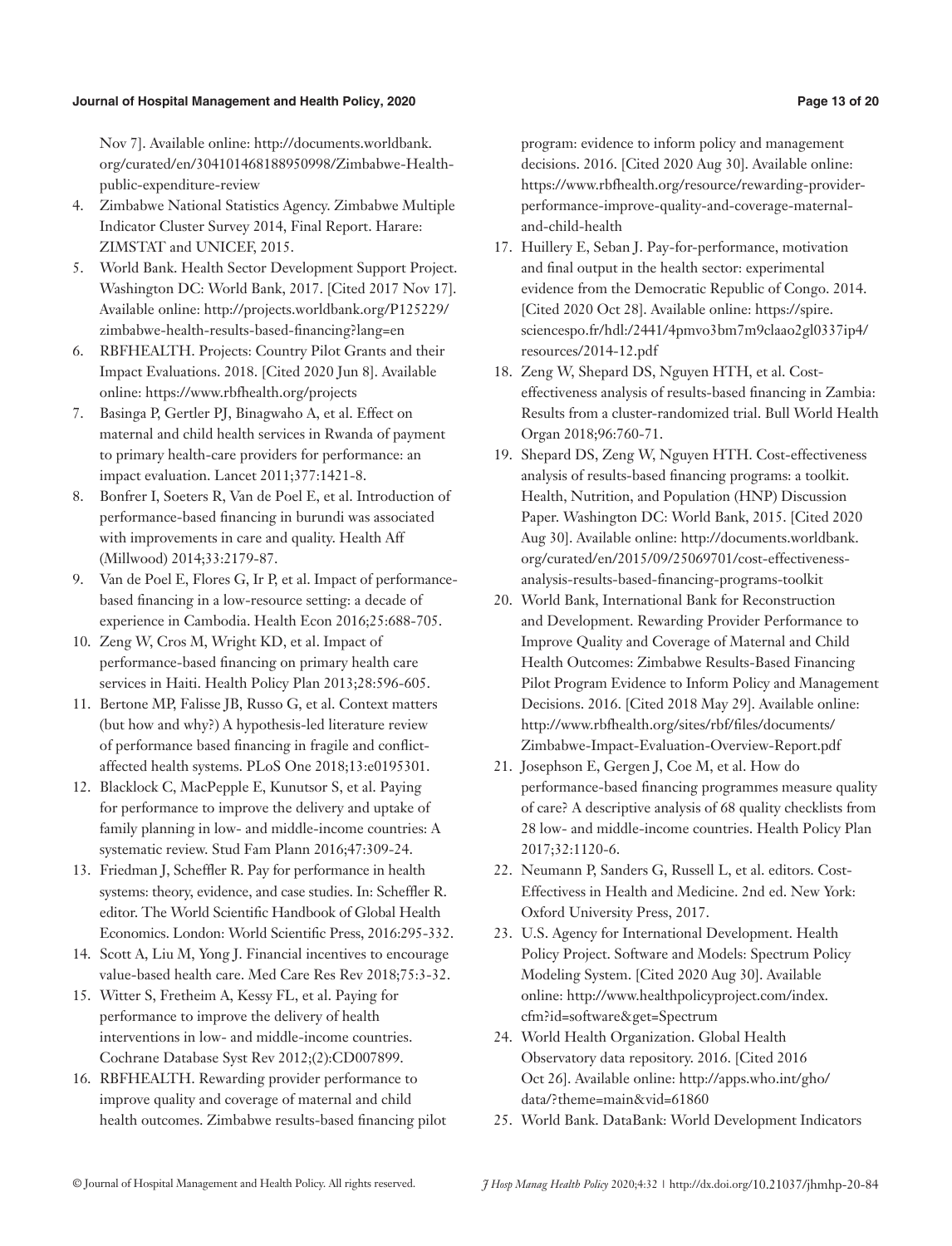#### **Page 14 of 20 Journal of Hospital Management and Health Policy, 2020**

2017. [Cited 2017 Nov 28]. Available online: http:// databank.worldbank.org/data/reports.aspx?source=worlddevelopment-indicators

- 26. WHO Commission on Macroeconomics and Health. Macroeconomics and Health: Investing in Health for Economic Development. Report of the Commission on Macroeconomics and Health: Executive Summary. Geneva: World Health Organization, 2001. [Cited 2020 Aug 30]. Available online: https://apps.who.int/iris/ handle/10665/42463
- 27. Paul E, Renmans D. Performance-based financing in the heath sector in low- and middle-income countries: Is there anything whereof it may be said, see, this is new? Int J Health Plann Manage 2018;33:51-66.
- 28. Hutubessy R, Chisholm D, Edejer TT. Generalized costeffectiveness analysis for national-level priority-setting in the health sector. Cost Eff Resour Alloc 2003;1:8.
- 29. Robinson LA, Hammitt JK, Chang AY, et al. Understanding and improving the one and three times GDP per capita cost-effectiveness thresholds. Health Policy Plan 2017;32:141-5.
- 30. U.S. Agency for International Development. Demographic and Health Surveys: Zimbabwe: DHS, 2015 - Final Report. [Cited 2018 May 29]. Available online: https:// dhsprogram.com/publications/publication-FR322-DHS-Final-Reports.cfm
- 31. African Strategies for Health. Cost-effectiveness of reproductive health vouchers and community-based health insurance in Uganda. Arlington: African Strategies for Health, 2015.
- 32. Horton S, Levin C. Cost-effectiveness of interventions for reproductive, maternal, neonatal, and child health. In:

doi: 10.21037/jhmhp-20-84

**Cite this article as:** Shepard DS, Zeng W, Mutasa R, Das AK, Sisimayi CN, Shamu S, Banda S, Friedman J. Cost-effectiveness of results-based financing of maternal and child health services in Zimbabwe: a controlled pre-post study. J Hosp Manag Health Policy 2020;4:32.

Black RE, Laxminarayan R, Temmerman M, et al. editors. Reproductive, maternal, newborn, and child health: disease control priorities. 3rd ed. Washington DC: The International Bank for Reconstruction and Development/ The World Bank, 2016.

- 33. Maitra C, Hodge A, Jimenez Soto E. A scoping review of cost benefit analysis in reproductive, maternal, newborn and child health: what we know and what are the gaps? Health Policy Plan 2016;31:1530-47.
- 34. World Bank. RBF process monitoring and evaluation: round two key preliminary findings. Washington DC: World Bank, 2015.
- 35. World Bank, Cordaid, Ministry of Health and Child Care of Zimbabwe. editors. CQI (continuous quality improvement) initatives in the context of RBF. Harare: Annual Results and Impact Evaluation Workshop for Results-Based Financing, 2016.
- 36. Cordaid. The Magic of Results-Based Financing. 2017. [Cited 2018 May 29]. Available online: https://www. cordaid.org/en/news/magic-results-based-financing
- 37. Sibley RA, Charubhumi V, Hutzler LH, et al. Joint replacement volume positively correlates with improved hospital performance on centers for Medicare and Medicaid Services quality metrics. J Arthroplasty 2017;32:1409-13.
- 38. Stanowski AC, Simpson K, White A. Pay for performance: Are hospitals becoming more efficient in improving their patient experience? J Healthc Manag 2015;60:268-85.
- 39. Asch DA, Troxel AB, Stewart WF, et al. Effect of financial incentives to physicians, patients, or both on lipid levels: a randomized clinical trial. JAMA 2015;314:1926-35.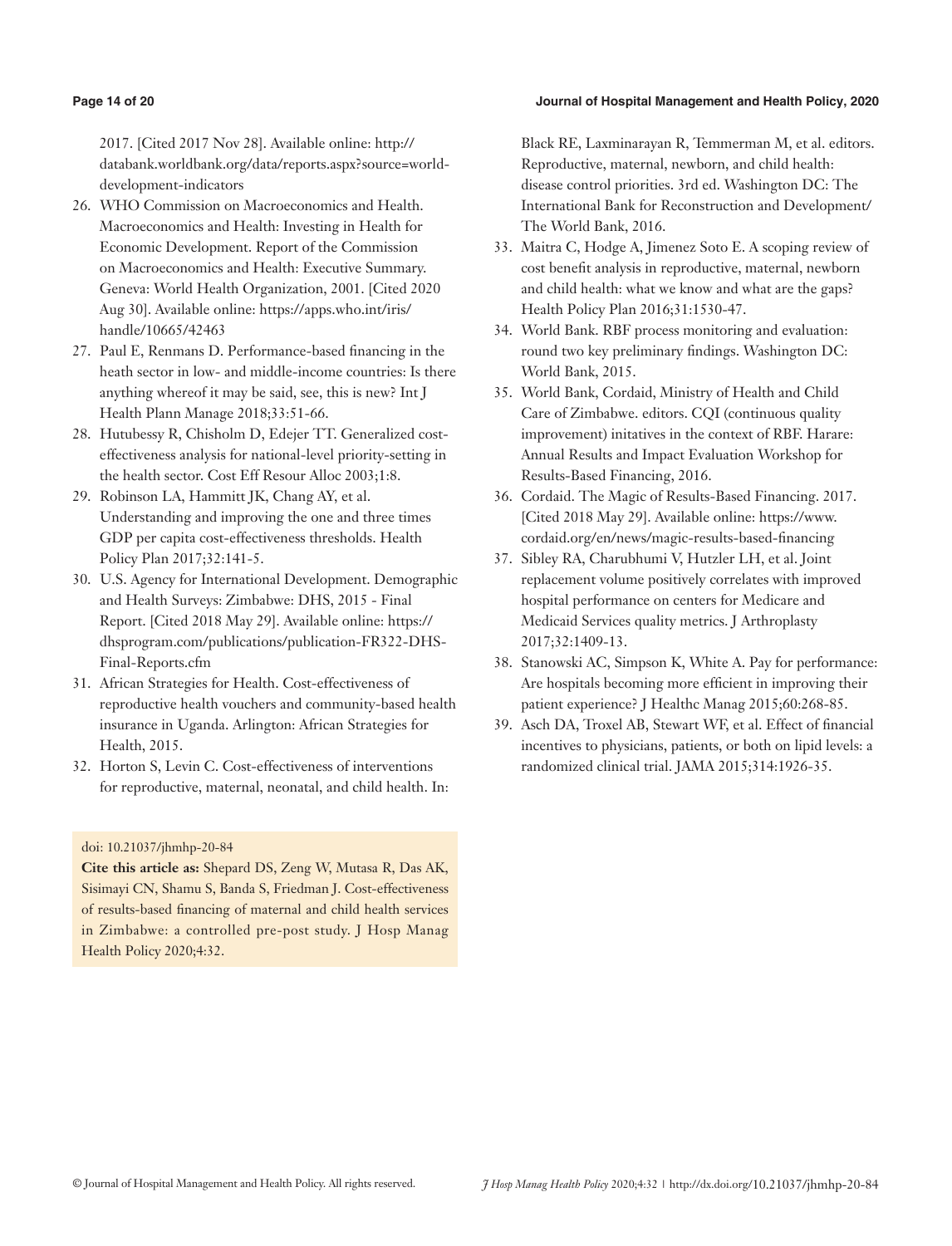# Supplement I

**Table S1** Services at hospitals for incentive payments and their unit prices

| Indicator number | Indicator                                               | Current price<br>(after Sep. 2013) | Price before Sep. 2013 |
|------------------|---------------------------------------------------------|------------------------------------|------------------------|
|                  | Normal deliveries*                                      | \$12.50/\$25                       | \$25                   |
| $\overline{2}$   | Deliveries with complications                           | \$50                               | \$80                   |
| 3                | Caesarean sections                                      | \$140                              | \$140                  |
| $\overline{4}$   | Family planning tubal ligations                         | \$30                               | \$30                   |
| 5                | High risk perinatal referrals                           | \$3                                | \$3                    |
| 6                | Acute malnutrition cured & discharged children <5 years | \$3                                | <b>NA</b>              |

\*, Normal deliveries are not supposed to be done at a hospital except for referred complicated deliveries. For Hybrid hospitals, normal deliveries are paid \$12.50 for walk in and \$25.00 for referred cases. Source: Washington DC: World Bank, 2016. Rewarding provider performance to improve quality and coverage of MCH outcome. MCH, maternal and child health.

# Supplement II

# *Delphi questionnaire for quantifying the relative importance of generic vs. service-specific quality indicators*

Factors contributing to quality of care and health outcomes potentially include not only service specific factors but also other factors in the facility, such as autonomy, leadership and management, infrastructure, and supportive supervision and technical support from higher levels.

Question: please assign a value between 0 and 100 for disease specific versus general factors that reflect the importance in overall quality of care for that specific disease. The sum of the two should be 100%.

| Curative care                                                               |     | Weight (sum $=100\%$ ) |
|-----------------------------------------------------------------------------|-----|------------------------|
| Service specific (clinical processes, drugs and supplies, equipment, staff) |     |                        |
| General (autonomy, technical support & supervision, HRH, infrastructure)    |     |                        |
|                                                                             |     |                        |
| Family planning                                                             |     | Weight (sum = 100%)    |
| Service specific (clinical processes, drugs and supplies, equipment, staff) |     |                        |
| General (autonomy, technical support & supervision, HRH, infrastructure)    |     |                        |
|                                                                             |     |                        |
| Vaccination                                                                 |     | Weight (sum $=100\%$ ) |
| Service specific (clinical processes, drugs and supplies, equipment, staff) |     |                        |
| General (autonomy, technical support & supervision, HRH, infrastructure)    |     |                        |
|                                                                             |     |                        |
| Institutional delivery                                                      |     | Weight (sum =100%)     |
| Service specific (clinical processes, drugs and supplies, equipment, staff) |     |                        |
| General (autonomy, technical support & supervision, HRH, infrastructure)    |     |                        |
|                                                                             |     |                        |
| Prenatal care                                                               |     | Weight (sum =100%)     |
| Service specific (clinical processes, drugs and supplies, equipment, staff) |     |                        |
| General (autonomy, technical support & supervision, HRH, infrastructure)    |     |                        |
|                                                                             |     |                        |
| Post-natal care                                                             |     | Weight (sum =100%)     |
| Service specific (clinical processes, drugs and supplies, equipment, staff) |     |                        |
| General (autonomy, technical support & supervision, HRH, infrastructure)    |     |                        |
|                                                                             |     |                        |
| <b>HIV VCT and PMTCT</b>                                                    |     | Weight (sum = 100%)    |
| Service specific (clinical processes, drugs and supplies, equipment, staff) |     |                        |
| General (autonomy, technical support & supervision, HRH, infrastructure)    |     |                        |
|                                                                             |     |                        |
| Malaria treatment                                                           |     | Weight (sum $=100\%$ ) |
| Service specific (clinical processes, drugs and supplies, equipment, staff) |     |                        |
| General (autonomy, technical support & supervision, HRH, infrastructure)    |     |                        |
|                                                                             |     |                        |
| Individual background:                                                      |     |                        |
| Organization:                                                               |     |                        |
| Position:                                                                   |     |                        |
| Expertise:                                                                  |     |                        |
| Years of experience:                                                        |     |                        |
| Having clinical or epidemiological background:                              | Yes | No                     |
| Note: HRH denotes human resources for health.                               |     |                        |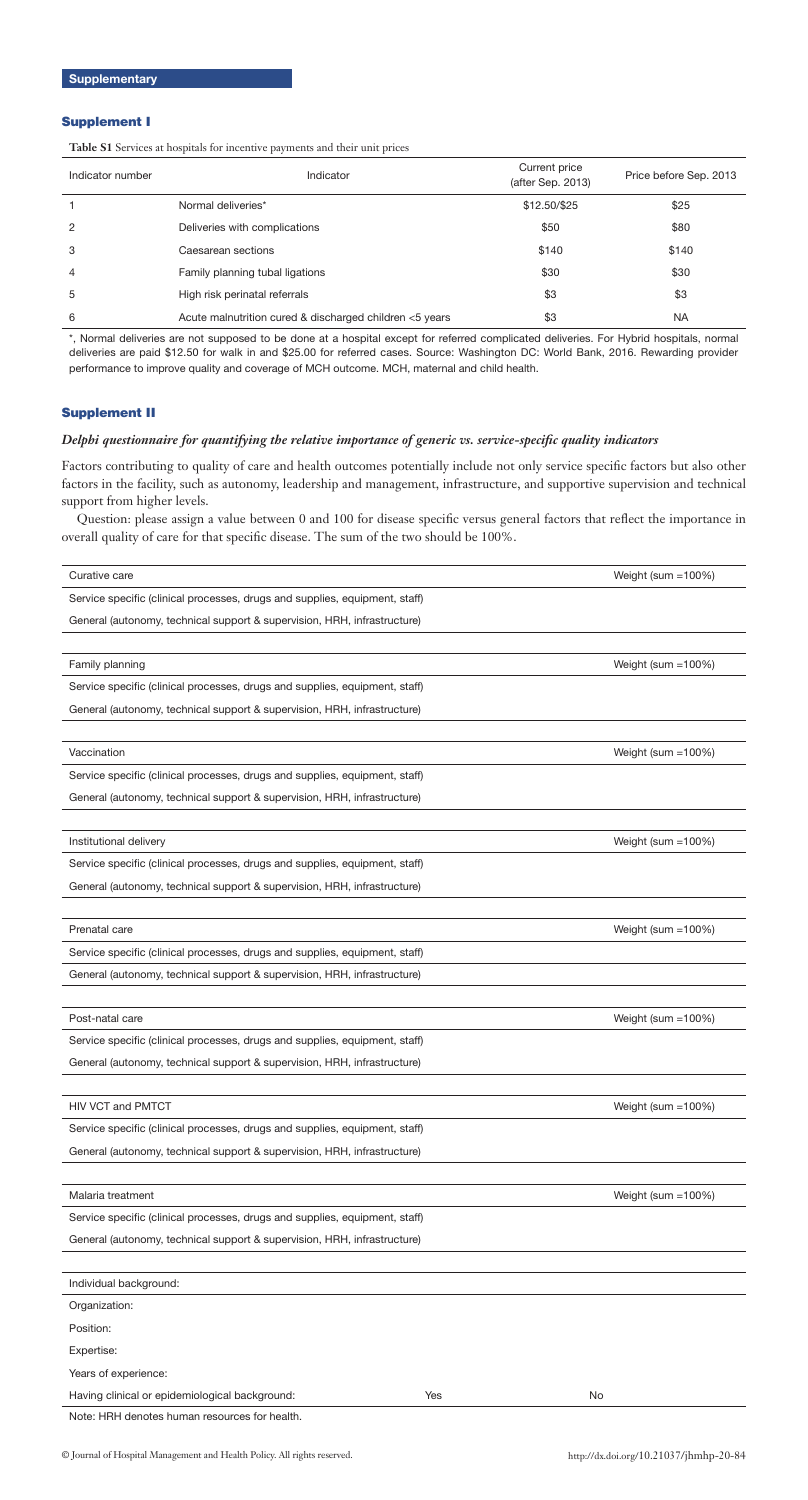# Supplement III

# *Delphi questionnaire for quantifying the relative importance of components within a service-specific quality indicator (14 November 2014)*

# **Purpose**

RBF has been implemented for more than 2 years. The design of the RBF program aims to enhance both quantity and quality of health care for targeted services, particularly for MCH services, including prenatal care, postnatal care, institutional delivery, vaccination, family planning, and curative care in health facilities.

The quality of care is measured with general quality and service-specific quality. As shown in *Table S2*, the potential dimensions of each type of the quality include:

**Table S2** Components of general and service-specific quality indicators

| General quality indicators    | Service-specific quality indicators |
|-------------------------------|-------------------------------------|
| Infrastructure                | Clinical processes                  |
| Administration and management | Drugs and supplies                  |
| Human resource for health     | Equipment                           |
| <b>HMIS</b>                   | Staff with training                 |
| Leadership and autonomy       |                                     |
| General equipment             |                                     |

HMIS, health management information systems.

Within the service-specific quality indicators, the relative importance of each component varies, depending on which service is evaluated. As an illustration, vaccination does not need high technical skills, and the supply of vaccine is an important factor for a successful vaccination program. In this case, a higher weight would be given to the component of "drugs and supplies" while "clinical processes" would receive a smaller weight. We would like the experts help estimate the relative weight among the components on the service-specific quality for eight services. We will provide components and their measures within each service. Please use your best judgment to determine the relative importance of each component. Thank you!

| Individual background:                         |     |           |
|------------------------------------------------|-----|-----------|
| Organization:                                  |     |           |
| Position:                                      |     |           |
| Expertise:                                     |     |           |
| Years of experience:                           |     |           |
| Having clinical or epidemiological background: | Yes | <b>No</b> |

Questions: Please assign a value between 0 to 100 to each component in the tables below. Please note the sum of the total value of the all the components should be 100.

| Curative care                              | Weight (total 100) |
|--------------------------------------------|--------------------|
| Clinical processes                         |                    |
| Vignette for child diarrhea, fever, cough, |                    |
| Measure weight, height, and temperature    |                    |
| Prescribe medication, counselling          |                    |
| Drugs and supplies                         |                    |
| Tetracycline ophthalmic ointment           |                    |
| Paracetamol (Panadol) tabs                 |                    |
| Amoxicillin (tabs or capsule)              |                    |
| Amoxicillin (syrup)                        |                    |
| Oral rehydration solution (ORS) packets    |                    |
| Cotrimoxazole                              |                    |
| Equipment                                  |                    |
| Microscope                                 |                    |
| Centrifuge                                 |                    |
| Hemoglobinometer                           |                    |
| Refrigerator for storing reagents          |                    |
| <b>STAFF</b>                               |                    |
| Staff received recent training             |                    |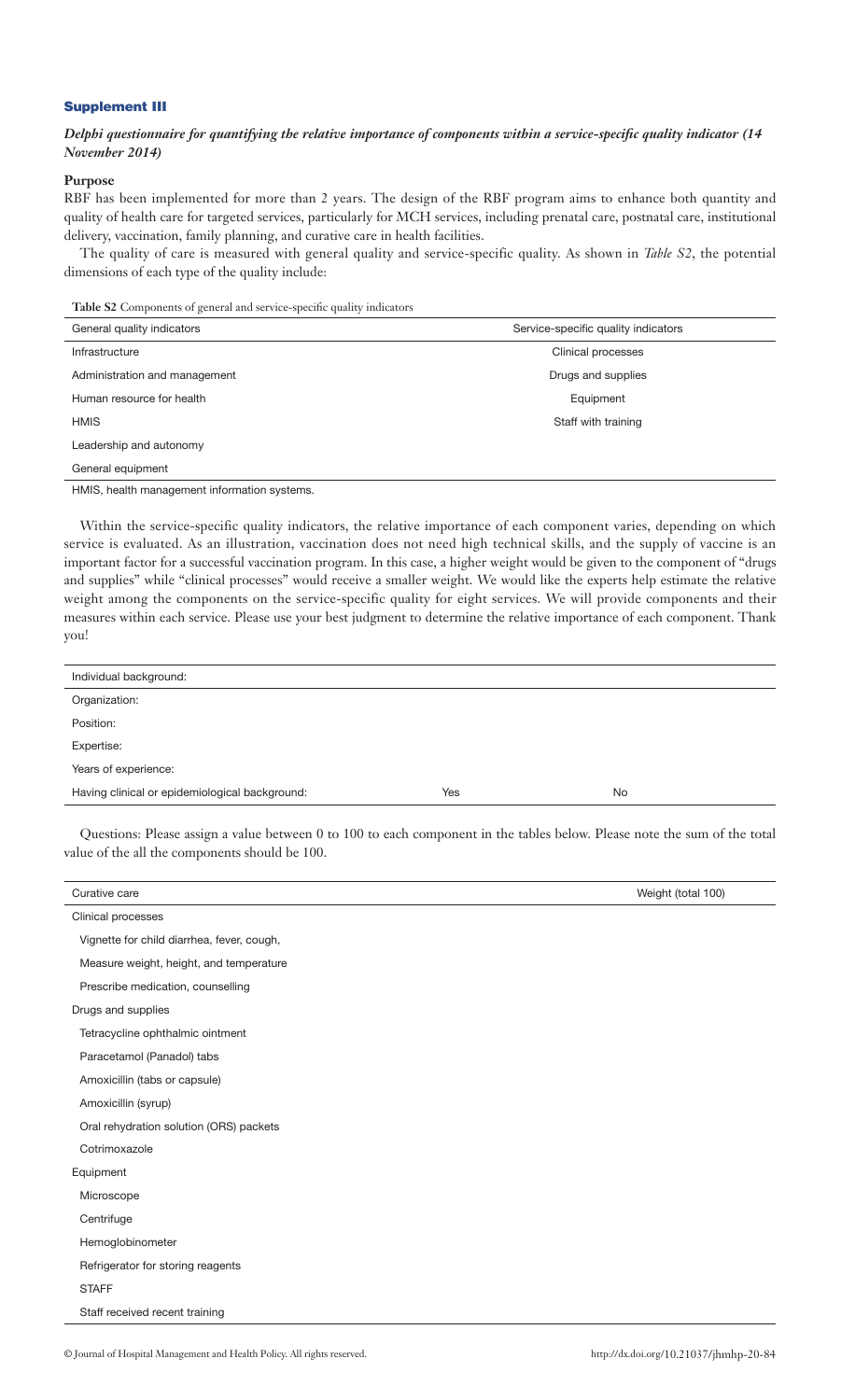# Family planning Weight (total 100)

Drugs and supplies

Condoms (male and female)

Oral contraceptive tablets

Depo-medroxyprogesterone acetate (DMPA)

Implant jadelle

Intrauterine device (IUD)

#### **Staff**

Staff received recent training

# Vaccination Weight (total 100)

|  | Drugs and supplies |  |
|--|--------------------|--|
|  |                    |  |

Bacille Calmette-Guérin (BCG)

Oral polio vaccine (OPV)

Tetanus toxoid (TT)

Diphtheria tetanus pertussis (DTP)

Hepatitis B vaccine (HBV) tetravalent

Measles vaccine

HiB vaccine

Pentavalent (DPT, hepatitis B, Hemophilus influenzae B)

# Equipment

Main vaccine thermometer

Cold box/vaccine carrier

Ice packs

Refrigerator

**Staff** 

Staff received recent training

| Institutional delivery | Weight (total 100) |
|------------------------|--------------------|
| Clinical processes     |                    |

| Vignette for prolonged labor              |  |
|-------------------------------------------|--|
| Drugs and supplies                        |  |
| Magnesium sulfate                         |  |
| Diazepam injection                        |  |
| Misoprostol                               |  |
| Oxytocin                                  |  |
| Equipment                                 |  |
| Delivery table/bed                        |  |
| Delivery light                            |  |
| Resuscitation bag, newborn                |  |
| Eye drops or ointment for newborn         |  |
| Intravenous fluids                        |  |
| Vacuum extractor                          |  |
| Vaginal retractor                         |  |
| Bag valve mask (Ambu bag)                 |  |
| Guedel airways-neonatal, child, and adult |  |
| Uterine dilator                           |  |
| Needles                                   |  |
| Staff                                     |  |
| Staff received recent training            |  |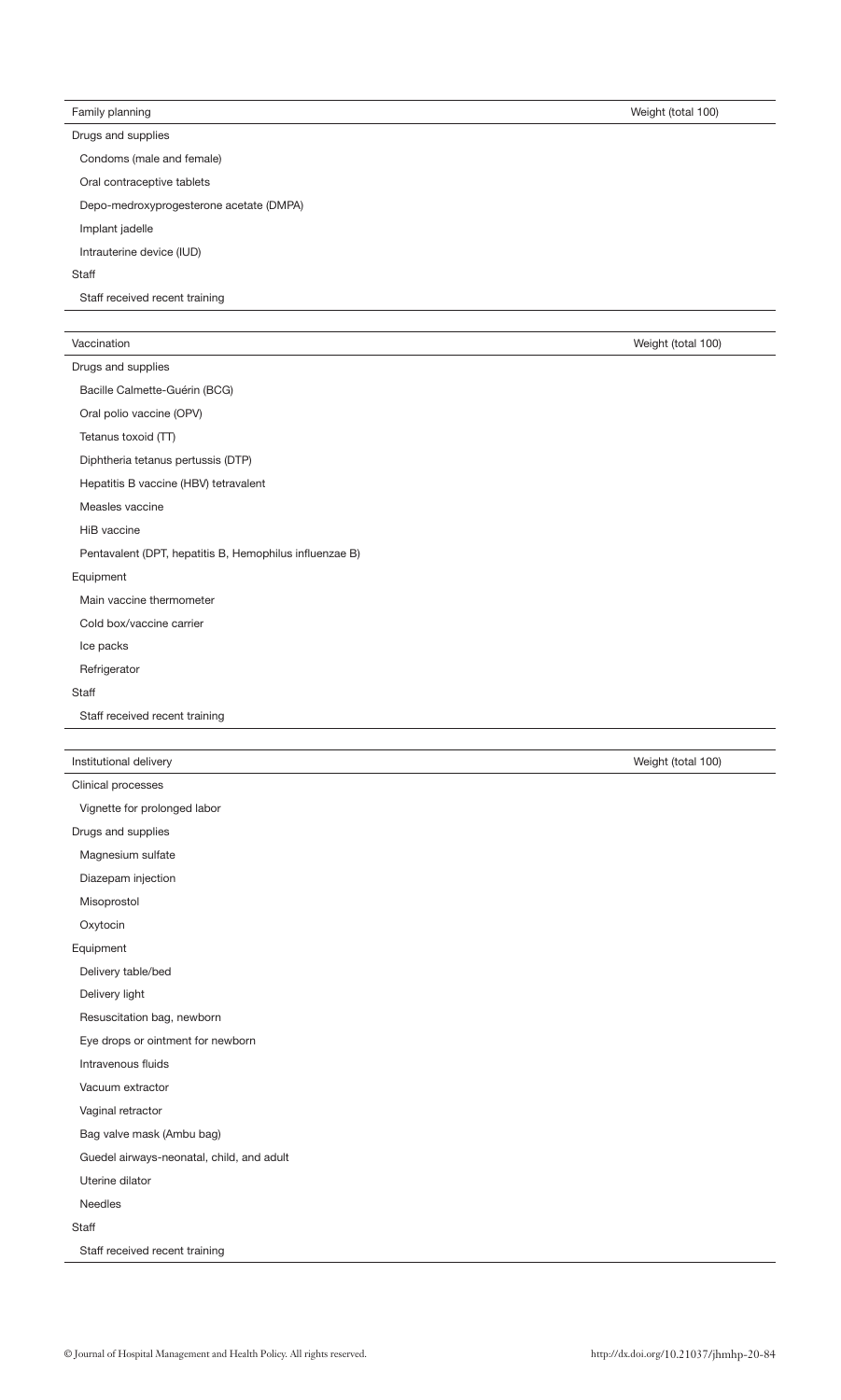Prenatal care and postnatal care Weight (total 100) Neight (total 100)

Clinical processes

Vignette for ANC

Iron or folate routinely prescribed for ANC mothers

Reported having ITP for malaria

Measuring weight, height, blood pressure, pulse

Check for anemia, check fetal heart

Counseling about warning sign, HIV, FP, etc.

Time of first ANC

Procedure done during an ANC visit

Time of PNC

Received iron supplement, vitamin A

Drugs and supplies

Pregnancy testing kit

Rapid plasma reagent (RPR) test for syphilis

Urine testing kit

Folic acid tabs

Vitamin A

Pregnancy testing

Iron tabs (with or without folic acid)

**Staff** 

Staff received recent training

| Postnatal care     |  |
|--------------------|--|
| Clinical processes |  |

Vignette for PNC Iron or folate routinely prescribed for ANC mothers Reported having ITP for malaria Measuring weight, height, blood pressure, pulse Check for anemia, check fetal heart Counseling about warning sign, HIV, FP, etc. Time of first ANC Procedure done during an ANC visit Time of PNC Received iron supplement, vitamin A Drugs and supplies Pregnancy testing kit Rapid plasma reagent (RPR) test for syphilis Urine testing kit Folic acid tabs Vitamin A Pregnancy testing Iron tabs (with or without folic acid) **Staff** Staff received recent training

Weight (total 100)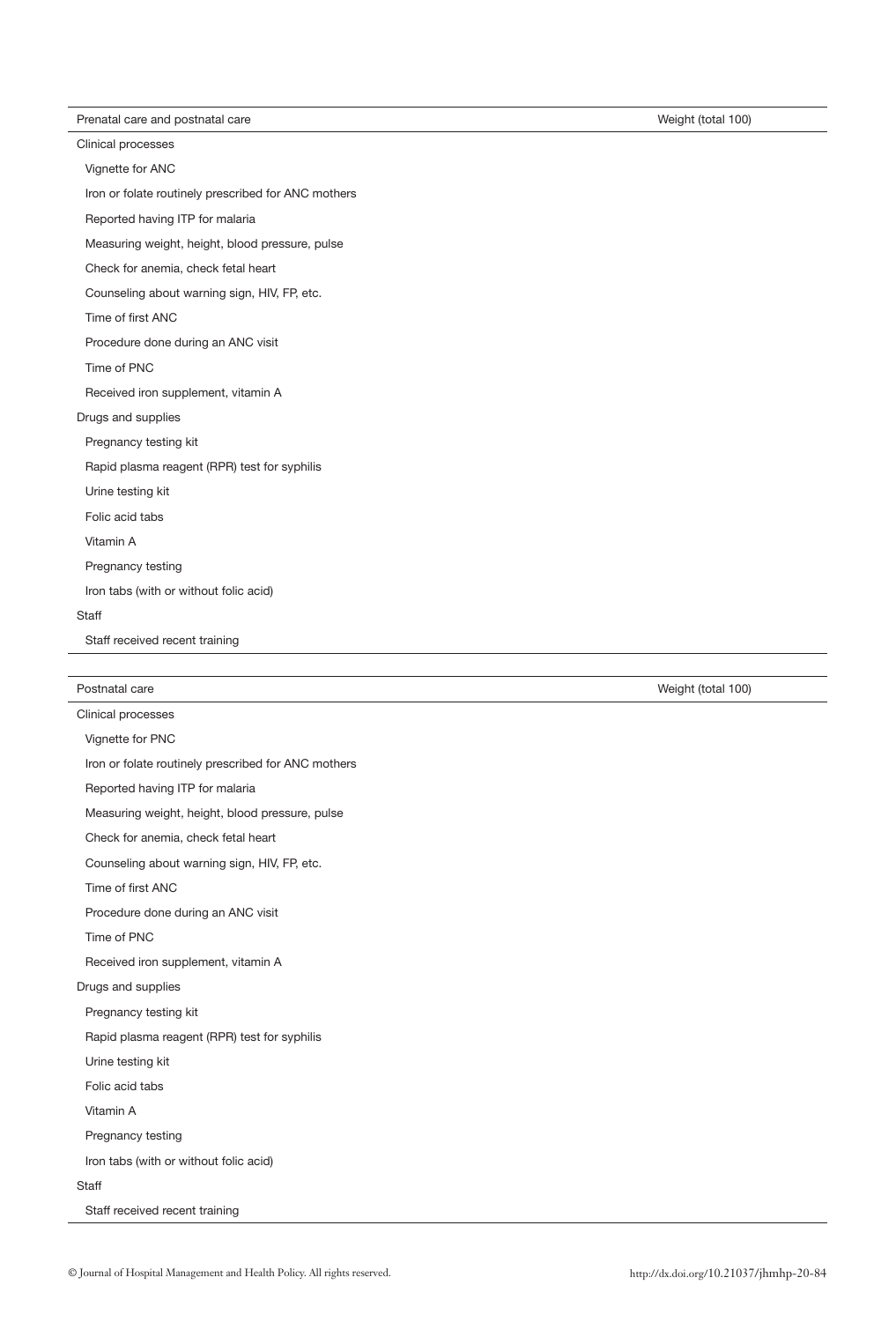| HIV counseling and testing and treatment of HIV+ pregnant women           | Weight (total 100) |
|---------------------------------------------------------------------------|--------------------|
| Drugs and supplies                                                        |                    |
| HIV test kit                                                              |                    |
| Staff                                                                     |                    |
| Staff received recent training                                            |                    |
|                                                                           |                    |
| Malaria treatment                                                         | Weight (total 100) |
| Clinical processes                                                        |                    |
| Vignette for child diarrhea, fever, cough                                 |                    |
| Drugs and supplies                                                        |                    |
| Chloroquine                                                               |                    |
| Quinine                                                                   |                    |
| Fansidar/sulphadoxine-pyrimethamine (SP)                                  |                    |
| Artemisinin-based combination therapy ACT (fansidar + artesunate)/coartem |                    |
| Malaria rapid diagnostic kits                                             |                    |
| Staff                                                                     |                    |
| Staff received recent training                                            |                    |
|                                                                           |                    |

# Supplement IV

# *Delphi questionnaire for evaluating the impact of quality of care*

# **Purpose**

RBF has been implemented for more than 2 years. The design of the RBF program aims to enhance both quantity and quality of health care for targeted services, particularly for MCH services, including prenatal care, postnatal care, institutional delivery, vaccination, family planning, and curative care in health facilities. However, the quality of care on health outcomes (impact) is challenging to quantify. We would like to have your opinions to help quantify the relationship between quality of care and health impact. Potential relationships between quality and impact could be represented below, such as 50% of quality achieves only 25% of the impact on health outcome. For each service, use your best judgment to estimate the potential impact of a compromised quality. (Note that *Figure S1*, part of this questionnaire, is identical to *Figure 1* in the main text.)



Figure S1 Quantify quality of care on health outcomes.